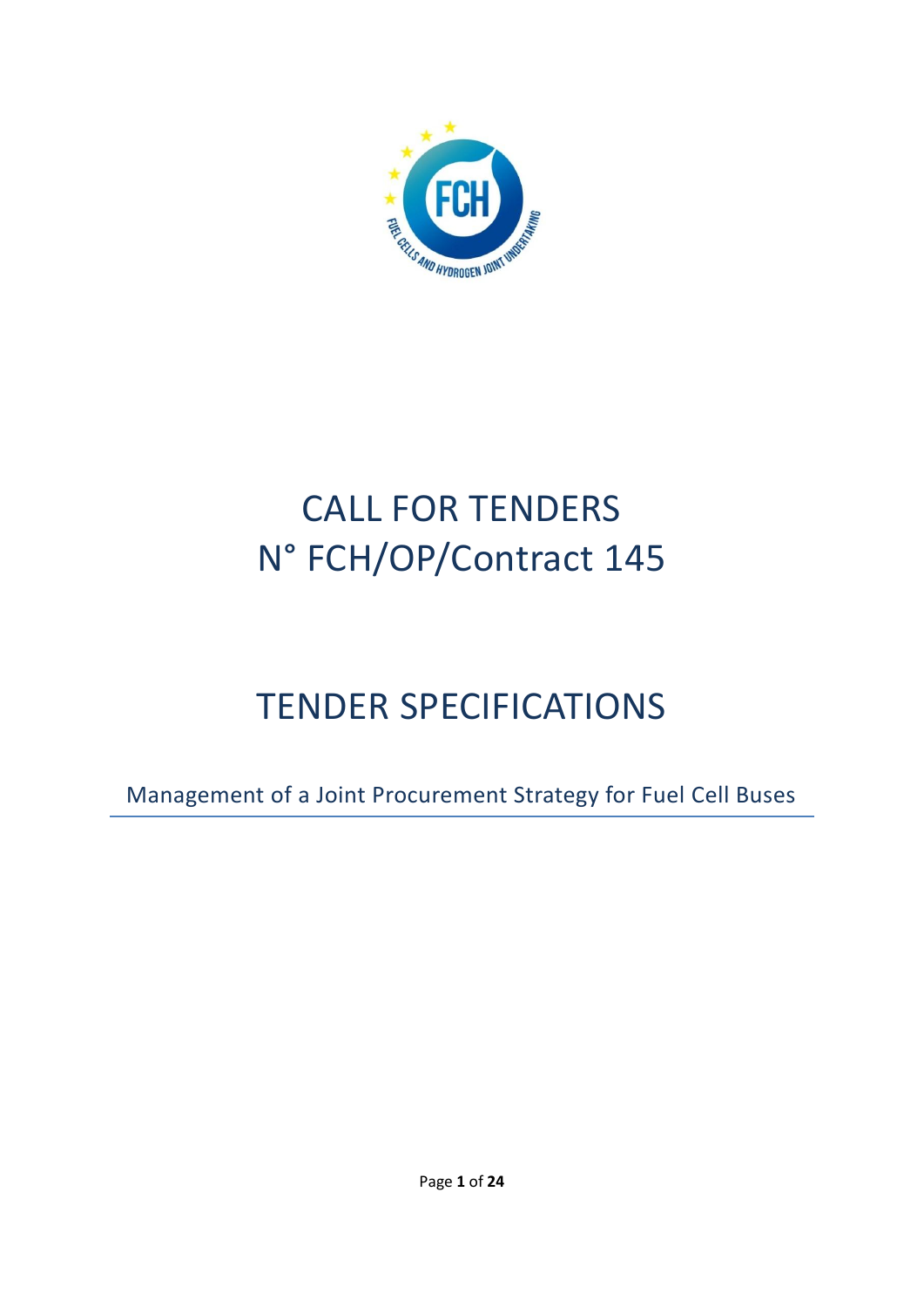# **Contents**

| $\mathbf{I}$ .                                                                                         |  |
|--------------------------------------------------------------------------------------------------------|--|
|                                                                                                        |  |
|                                                                                                        |  |
| Ш.                                                                                                     |  |
| III.                                                                                                   |  |
|                                                                                                        |  |
|                                                                                                        |  |
| 3.3 Task 3: knowledge sharing and building of national FC and H2 bus communities 9                     |  |
| 3.4 Modalities of cooperation with the FCH JU, between the clusters and with other FCH JU bus          |  |
|                                                                                                        |  |
|                                                                                                        |  |
| 4.1                                                                                                    |  |
| 4.2                                                                                                    |  |
|                                                                                                        |  |
|                                                                                                        |  |
|                                                                                                        |  |
|                                                                                                        |  |
|                                                                                                        |  |
|                                                                                                        |  |
|                                                                                                        |  |
|                                                                                                        |  |
|                                                                                                        |  |
|                                                                                                        |  |
| Most up to date list of cities/regions active in the FC Bus coalition and likely to participate in the |  |
| Annex 1. Declaration of honour with respect to the Exclusion Criteria and absence of conflict of       |  |
|                                                                                                        |  |
|                                                                                                        |  |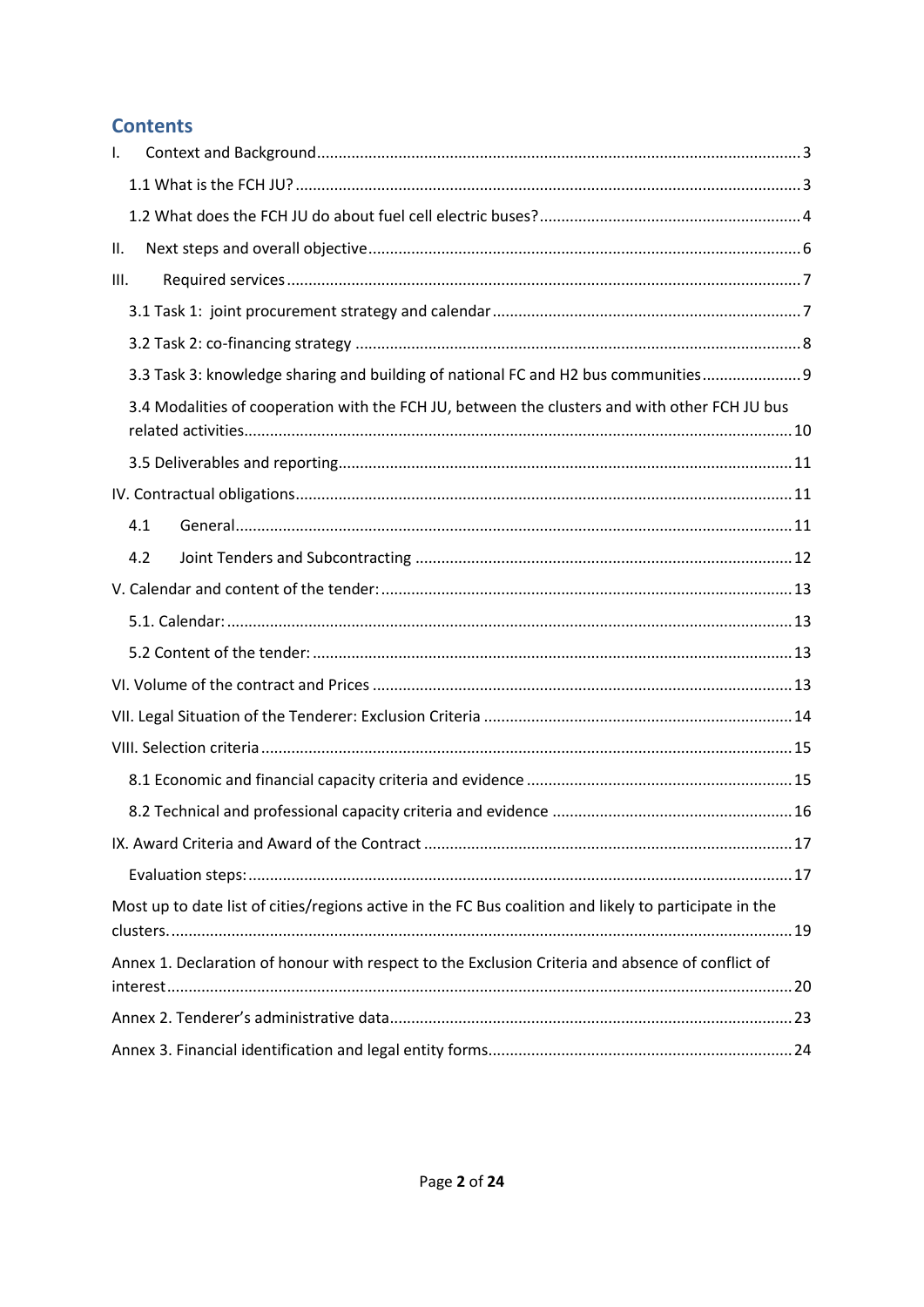# <span id="page-2-0"></span>**I. Context and Background**

#### <span id="page-2-1"></span>**I.1. What is the FCH JU?**

The [Fuel Cells and Hydrogen 2 Joint Undertaking \(FCH JU\)](http://www.fch.europa.eu/) is a unique public private partnership supporting research, technological development and demonstration (RTD) activities in fuel cell and hydrogen energy technologies in Europe. Its aim is to accelerate the market introduction of these technologies, realising their potential as an instrument in achieving a carbon-lean energy system.

Fuel cells, as an efficient conversion technology, and hydrogen, as a clean energy carrier, have a great potential to help fight carbon dioxide emissions, to reduce dependence on hydrocarbons and to contribute to economic growth. The objective of the FCH JU is to bring these benefits to Europeans through a concentrated effort from all sectors.

The three [members](http://www.fch.europa.eu/page/members) of the FCH JU are the European Commission, fuel cell and hydrogen industries represented by the NEW Industry Grouping and the research community represented by Research Grouping N.ERGHY.

The FCH JU was established by a Council Regulation on 30 May 2008 as a public-private partnership between the European Commission, European industry and research organisations to accelerate the development and deployment of fuel cell and hydrogen technologies.

On 6th May 2014, the Council of the European Union formally agreed to continue the Fuel Cells and Hydrogen Joint Technology Initiative under the EU Horizon 2020 Framework Program. This phase (2014-20), will have a total budget of 1.33 billion euros, provided on a matched basis between the EU represented by the European Commission, industry, and research.

The second phase of the FCH JU (the FCH 2 JU) will reinforce this commitment to achieve a real, strong, reliable and committed European platform on fuel cells and hydrogen where industry, research, and local, national and European officials act to address, through the technology, major socio-economic and environmental challenges.

The projects under FCH 2 JU will improve performance and reduce the cost of products as well as demonstrate on a large scale the readiness of the technology to enter the market in the fields of transport (cars, buses and refuelling infrastructure) and energy (hydrogen production and distribution, energy storage and stationary power generation).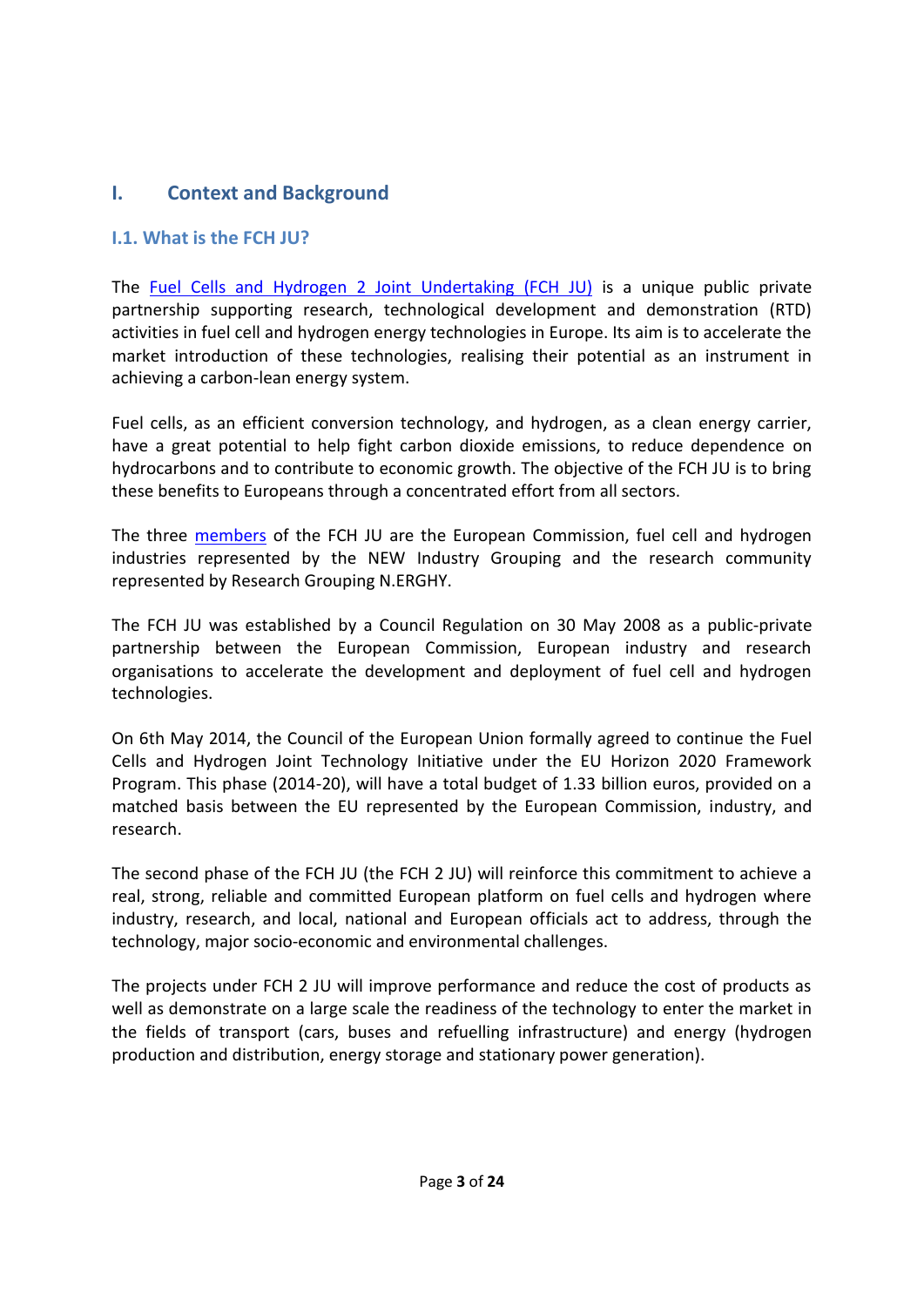#### <span id="page-3-0"></span>**I.2 What does the FCH JU do about fuel cell electric buses?**

**Since 2010**, **the FCH JU has funded several demonstration projects** with Fuel Cell buses (FC Buses). In total 83 buses are in operation or about to be in operation, most of them financed by the FCH JU. In total more than 5,5 million km have been driven by FC buses.



 $\rightarrow$  83 fuel cell buses in operation or about to start operation

**In 2012**, FCH JU started a commercialisation effort of by sponsoring a large **study on alternative power trains for urban buses** with an industrial coalition composed of 40+ bus manufacturers, technology providers, infrastructure providers and bus operators, to understand which alternative power trains are most economic and suitable to de-carbonise public transport in Europe<sup>1</sup>. Powertrains examined included (diesel, serial hybrid, parallel hybrid, battery bus charging overnight, battery bus with opportunity charging, trolley buses and fuel cells bus)

As a result, both fuel cell electric buses and other electric buses were evaluated as potentially good candidates, whereby the first would give users more flexibility and are

**.** 

<sup>&</sup>lt;sup>1</sup> Urban buses: alternative powertrains for Europe, November 2012 available at [http://www.fch](http://www.fch-ju.eu/page/publications)[ju.eu/page/publications](http://www.fch-ju.eu/page/publications) Powertains examined included (Diesel, Serial hybrid, parallel hybrid, battery bus charging overnight, battery bus with opportunity charging, trolley buses and fuel cells bus)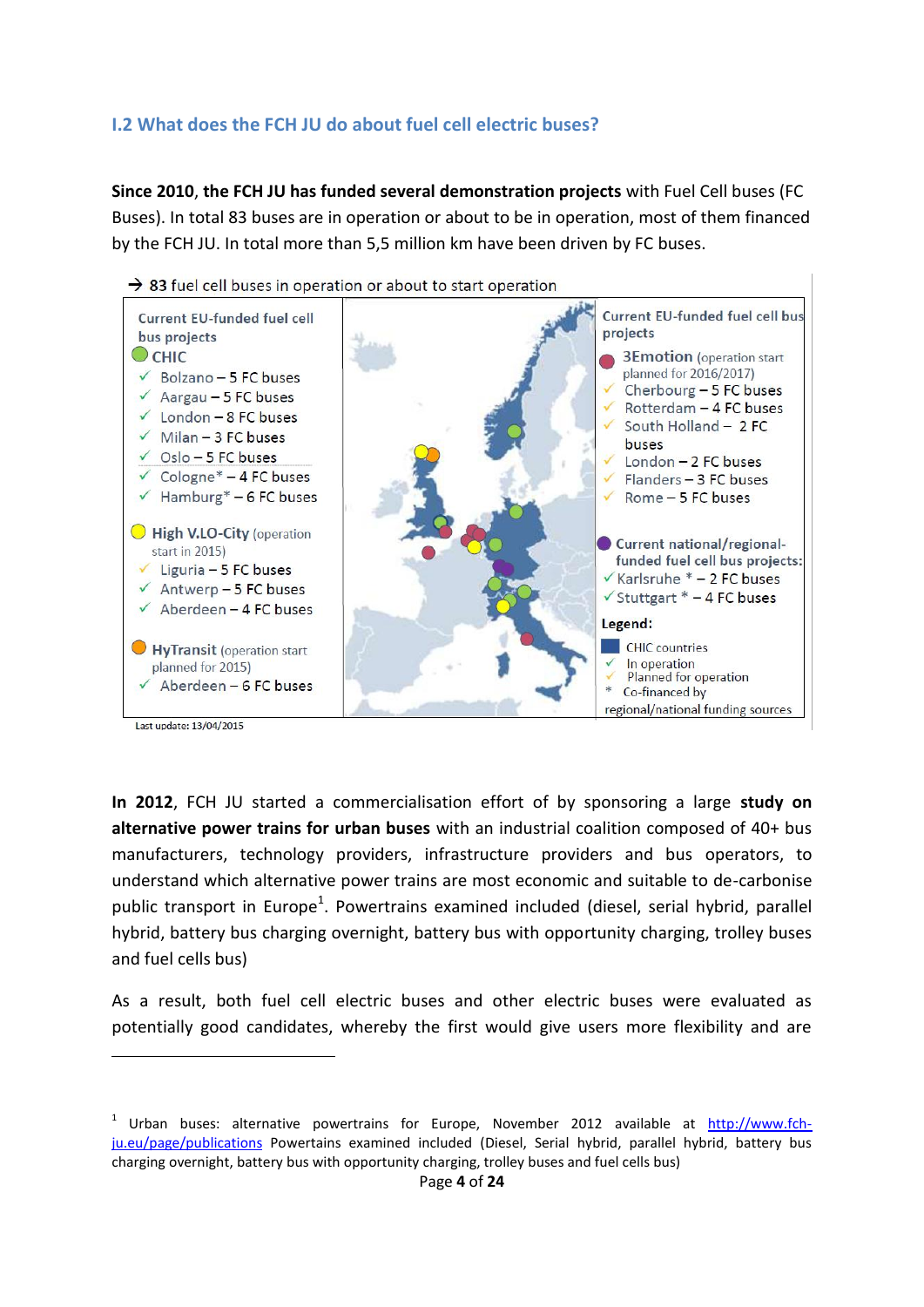nearer to commercialisation and the second offers less flexibility, needs collection of more operating experience but may be lower in running cost.

In parallel, several countries (Germany, UK, France, Denmark, Sweden, Norway, Netherlands, etc.) and large industrial players have launched initiatives for the deployment of **fuel cells electric cars and hydrogen refuelling stations**.

While fuel cell electric buses are now available and operational, an additional effort is needed. Currently, the total cost of ownership of fuel cell buses is too high to compete with the incumbent buses powered by internal combustion engines. The FCH JU and the industrial stakeholders are convinced that **deploying in the region of 500 – 1000 FC buses** in a number of cities across Europe will make them cost competitive. If the current European production rate of fuel cell buses (+/- 20 FC buses/year continues, commercialisation will not happen before 2025.

**In 2014**, the FCH JU gathered a large coalition of cities and regions, bus operators, bus manufacturers, techno providers and Hydrogen providers to plan a large commercialisation of fuel cells buses with the objective to **deploy 500-1000 buses.**



Overview participating locations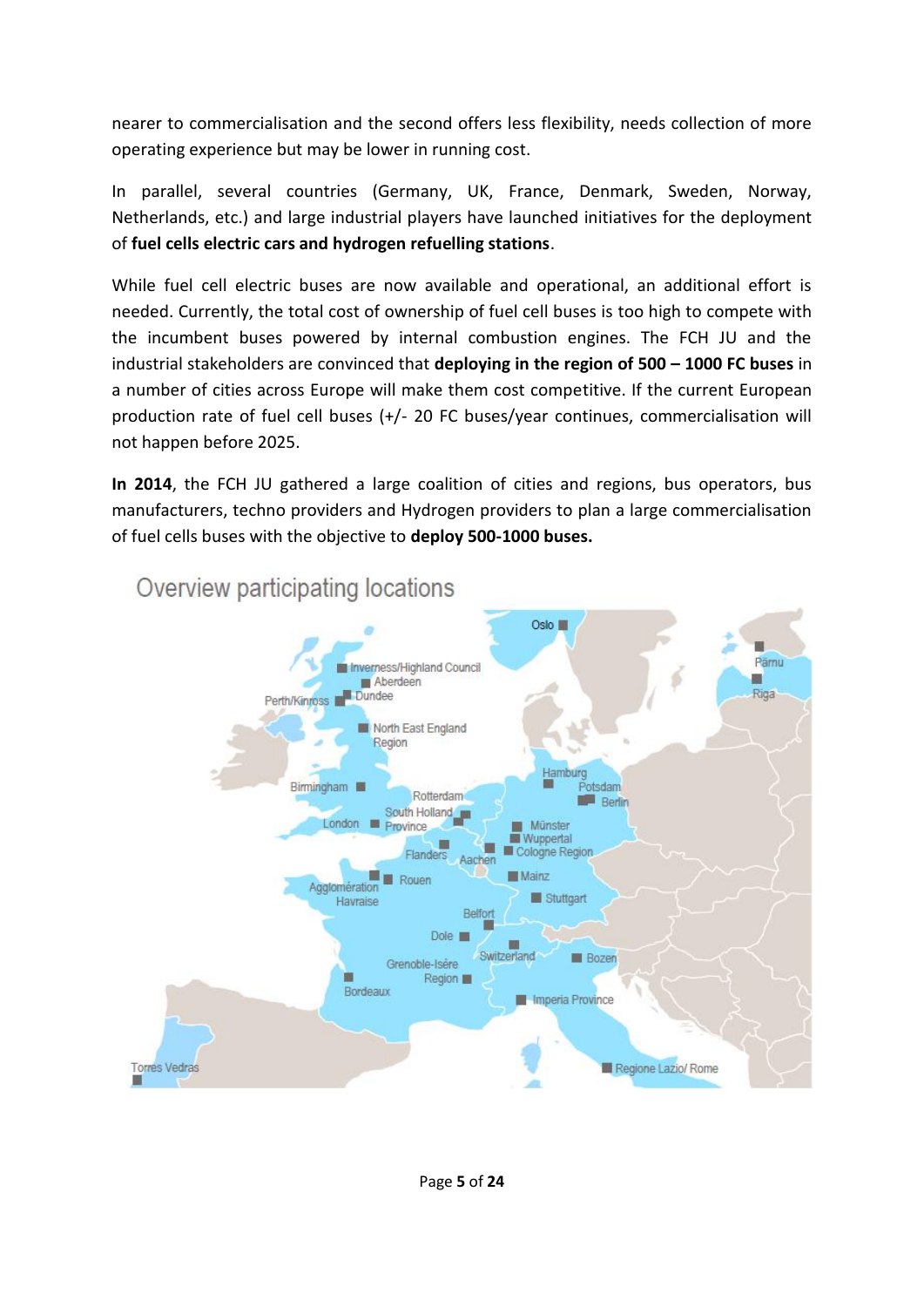

**In November 2014**, **five bus manufacturers** signed a letter of understanding indicating their readiness to commercialise hundreds of fuel cell electric buses in the coming year. Symbolically, this letter of understanding was given out in a public ceremony to the First Mayor of Hamburg and the Deputy Mayor of London two cities at the forefront of hydrogen technologies.

**In June 2015** at the TEN-T days in Riga it is expected that a group of **30+ cities and regions** will in their turn sign a letter of intent indicating the willingness to purchase together hundreds of fuel cell buses in the coming years.

## <span id="page-5-0"></span>**II. Next steps and overall objective**

The FCH JU and the FC bus coalition have the strong conviction that a deployment of around 1000 fuel cell electric buses will push costs to an acceptable level (close to hybrid buses and no or little need of subsidy). It will also overcome the supply and demand chicken and egg: where bus manufacturers wait for large orders before producing economic fuel cell buses while public transport authorities wait for economic fuel cell buses before placing large orders.

The 35+ locations involved in the coalition have indicated an appetite to purchase around 400 buses and the bus manufacturers have indicate they are ready to supply them.

To implement this, the FCH JU intends to support **a joint procurement strategy** as follows

- 1. Identification of cities/regions that are willing to:
	- test ~20 fuel cell electric bus per location
	- build clusters to organise joint procurement with other cities with the objective of reaching joint procurement of ~100 buses by cluster and several hundred in total.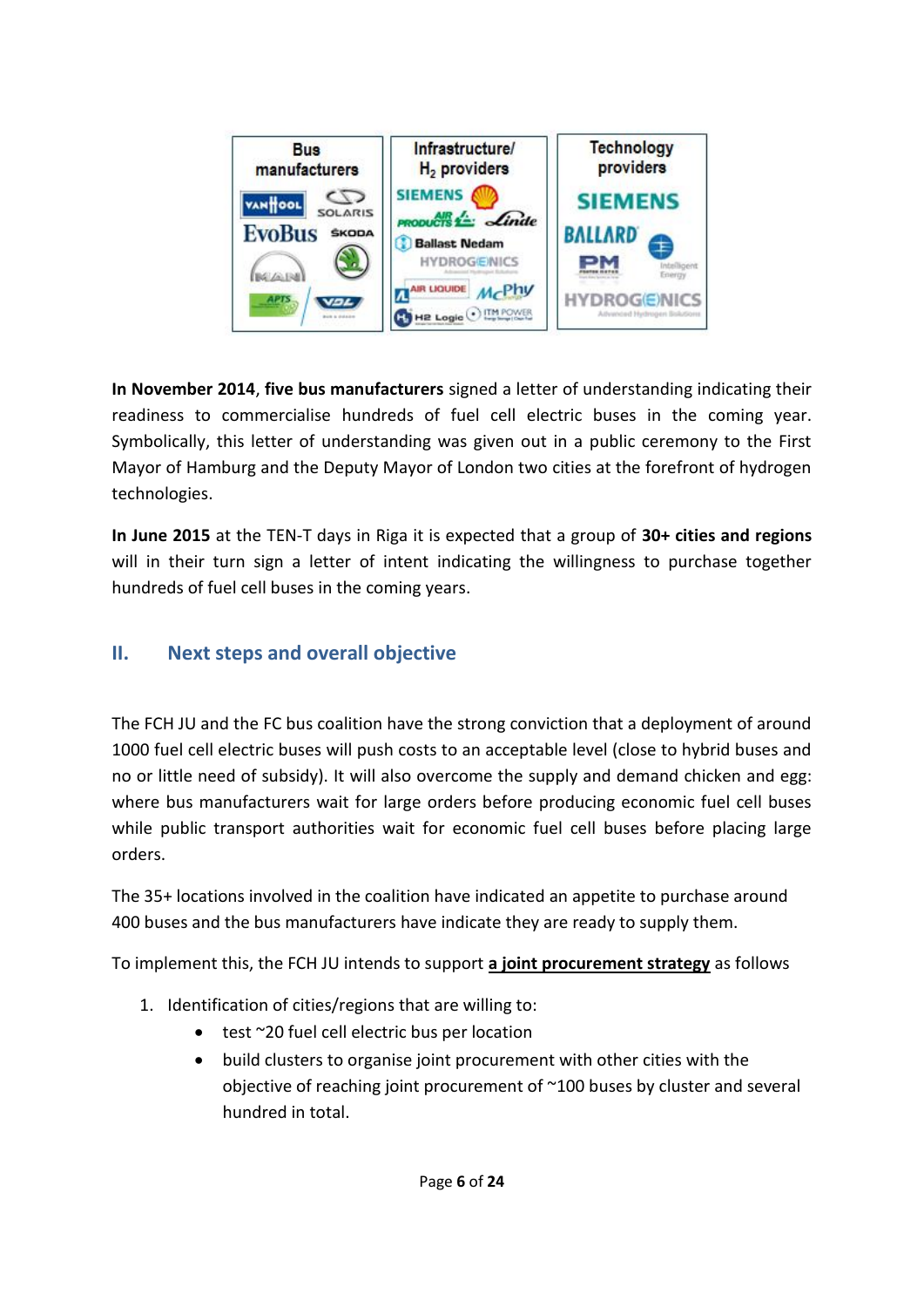- 2. objectives
	- create volume to push costs down
	- create competition to push prices down
	- standardization of bus requirements to push costs down
- 3. This joint procurement strategy should be done on national basis in order to group cities that face similar challenges
	- Public transport organisations (which differs strongly from one country to another)
	- Public procurement rules
	- Permitting rules and procedures.
	- $\bullet$  Ftc.
- 4. the strategy should have a clear European dimension and coordination
	- While it is useful to take into account national rules and constraints, the objective remains to build a pan-European strategy to commercialise fuel cell electric buses.
	- In addition, the FCH 2 JU will seek to finance a number of some of these buses by means of European projects that will have to group cities from different EU countries.

#### <span id="page-6-0"></span>**III. Required services**

The FCH JU intends to contract the services of one or several contractors acting together that will **create and coordinate some national clusters**. There should be at least a cluster for each of Germany, UK, Netherlands and France. Applicants can propose to set up additional clusters if they want. In any case, applicants should propose a solution for involving isolated cities (cities based in a country for which no national cluster is foreseen).

The contractor shall work with management teams of local bus operators and city/region representatives to develop local fuel cell bus projects.

#### <span id="page-6-1"></span>**III.1 Task 1: joint procurement strategy and calendar**

For each cluster, the contractor acting as cluster coordinator shall develop **a joint procurement strategy** describing

• How many cities participate.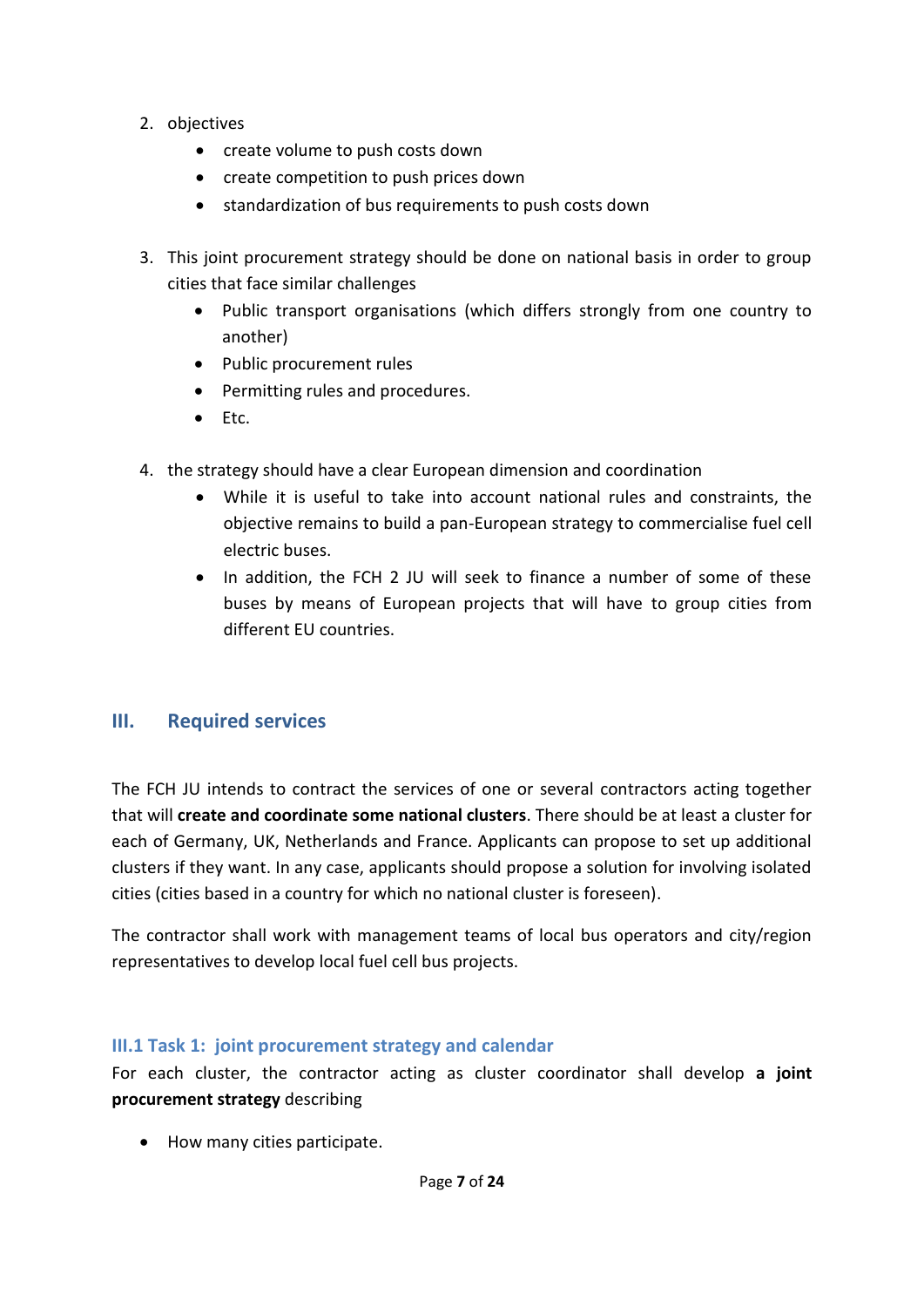- How many fuel cell buses will be operated in which city.
- The calendar of purchase (from procurement to actual operations).
- How far the participating cities have agreed on common specifications for their purchase of FC buses. These specifications include not only technical requirements but also contractual requirements such as guarantees, after sales services or maintenance support.
- Purchasing practices: joint procurement or any other mechanisms which push for standardization and create a competition for large volumes to push prices down.
- Draft of procurement documents.

**Calendar for this task:** September 2015 – June 2016 with a clear interim report on December 2015

# <span id="page-7-0"></span>**III.2 Task 2: co-financing strategy**

FC buses are at an early stage of their commercialisation. Consequently they remain substantially more expensive than diesel buses and their deployment requires additional financial resources.

The FCH JU has been funding a number of FC bus demonstration projects and will seek to finance some new projects in the future. However it is certain that the budget of the FCH JU cannot fully cover the costs of purchasing and operating 300-500 FC buses and of the corresponding hydrogen refueling infrastructure. Therefore cities and operators willing to operate FC buses must secure additional financial resources either from their own budget or from other funding sources.

While it is not possible to prejudge the amount of funding, if any, that the FCH JU could provide, it is possible to provide a theoretical scenario on the basis of which the contractor and the cities/clusters are invited to build a co-financing strategy.

- In a context of a large joint procurement, FC bus would be sold at a price of €650.000 for a 12 meter solo bus and €850.000 for a 18m articulated bus
- A subsidy of the FCH JU could cover 50% of the price difference with an equivalent diesel bus: i.e. ~€200.000 for 12 meter solo bus and ~€280.000 for a 18 meter
- For the Hydrogen refueling infrastructure, a subsidy of the FCH JU of €1.000.000 for a station delivering a fleet of 20 buses or more.
- These amounts can be freely remixed. As an illustration in a scenario with 100 bus used in 5 locations: the total subsidy could be €25 million (100\*200.000+ 5\*1.000.000) that could be used either for the bus or the hydrogen station as the involved partners want.

On this basis for each cluster, the contractor acting as cluster coordinator shall demonstrate that local operators and cities/region have a full understanding of the costs and implications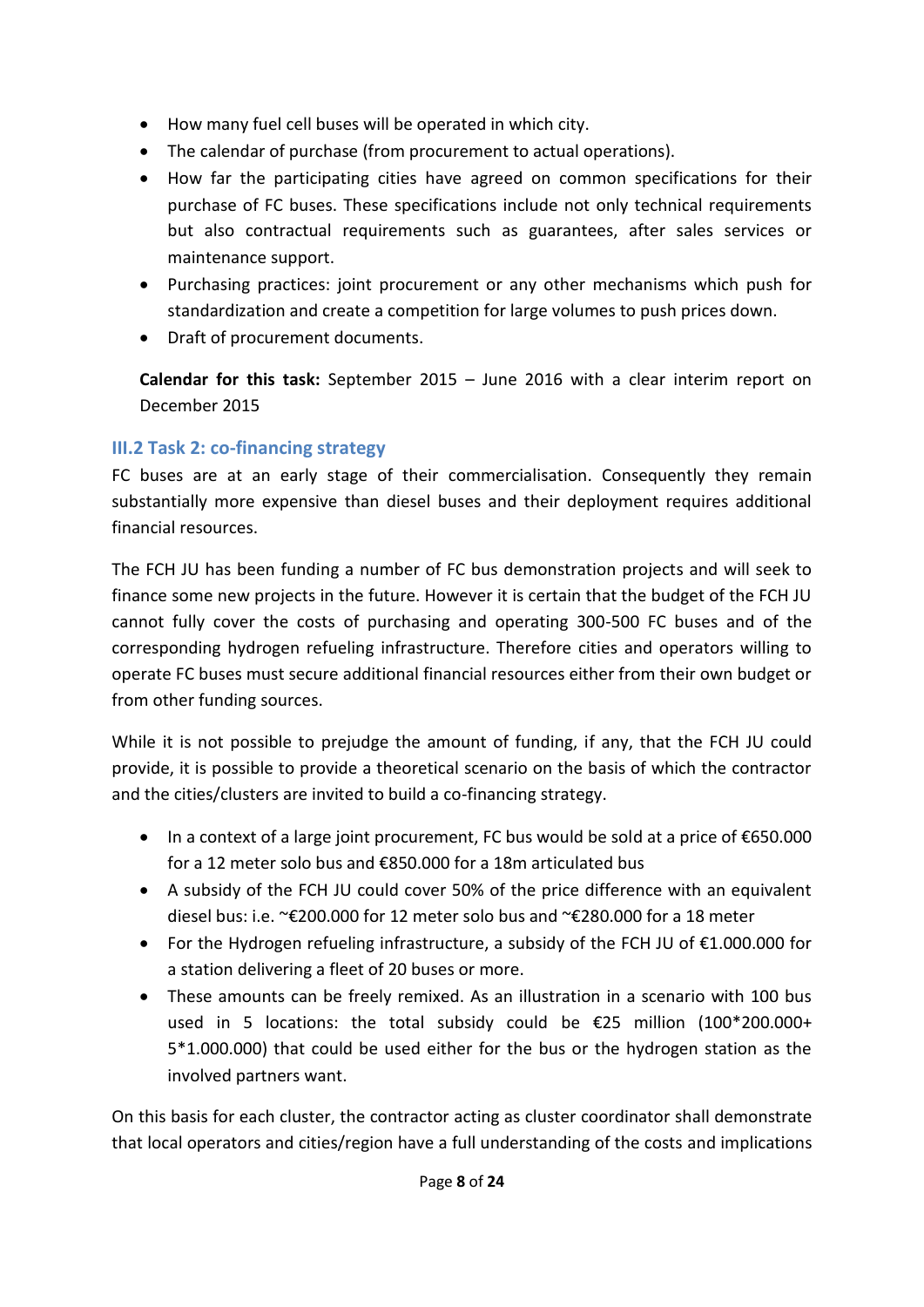of deploying fleets of fuel cell buses and that they have secured approval to implement them and budget to co-finance them. Clear milestones shall be established for each operator or city/region decision making process.

**Calendar for this task**: September 2015- June 2016 with a clear interim report on December 2015

#### <span id="page-8-0"></span>**III.3 Task 3: knowledge sharing and building of national FC and H2 bus communities**

The level of involvement with and knowledge about FC bus varies considerably from one city to another.

- 1. There are experimented cities have already operated FC buses (usually 2-5) for several years or that are about to operate FC buses and that are now considering the operation of larger fleets (15-30 buses).
- 2. There are informed and audacious cities that have not yet operated FC buses but that are nevertheless considering the operation of large fleet (15-30 buses)
- 3. There are curious and cautious cities that would like to test a few FC buses in their bus fleet
- 4. There are more and more cities and public transport operators that want to know more about FC buses and to understand all the implications of operating these buses.
- a) While task 1 focuses mainly on the cities in categories 1 and 2, it should not exclude cities of category 3 that could participate in a joint procurement approach. Moreover, the contractor shall build mechanism(s) to ensure that cities in categories 3 and 4 are part of the dynamic. This should not only concern the FC buses themselves but also the Hydrogen refueling infrastructure (permitting issue, choice of production and delivery mode, business models). In this context, a particular attention should be paid to languages. While information about FC bus exists in English, much less information is available in other languages. The contractor shall develop information materials in the language of the different clusters (and possibly other languages)
- b) In each cluster, the contractor shall propose a mechanism for the cities and bus operators to interact with Bus manufacturers and Hydrogen providers in order to have a more accurate view of the options and implications of operating FC buses as well as the calendar of production and delivery of each of them.
- Page **9** of **24** c) In each cluster, the contractor shall ensure that proper outreach is made towards public authorities. Programmes such as the FCH JU can support the commercialisation of FC buses by financing R&D effort and projects demonstrating that the operation of large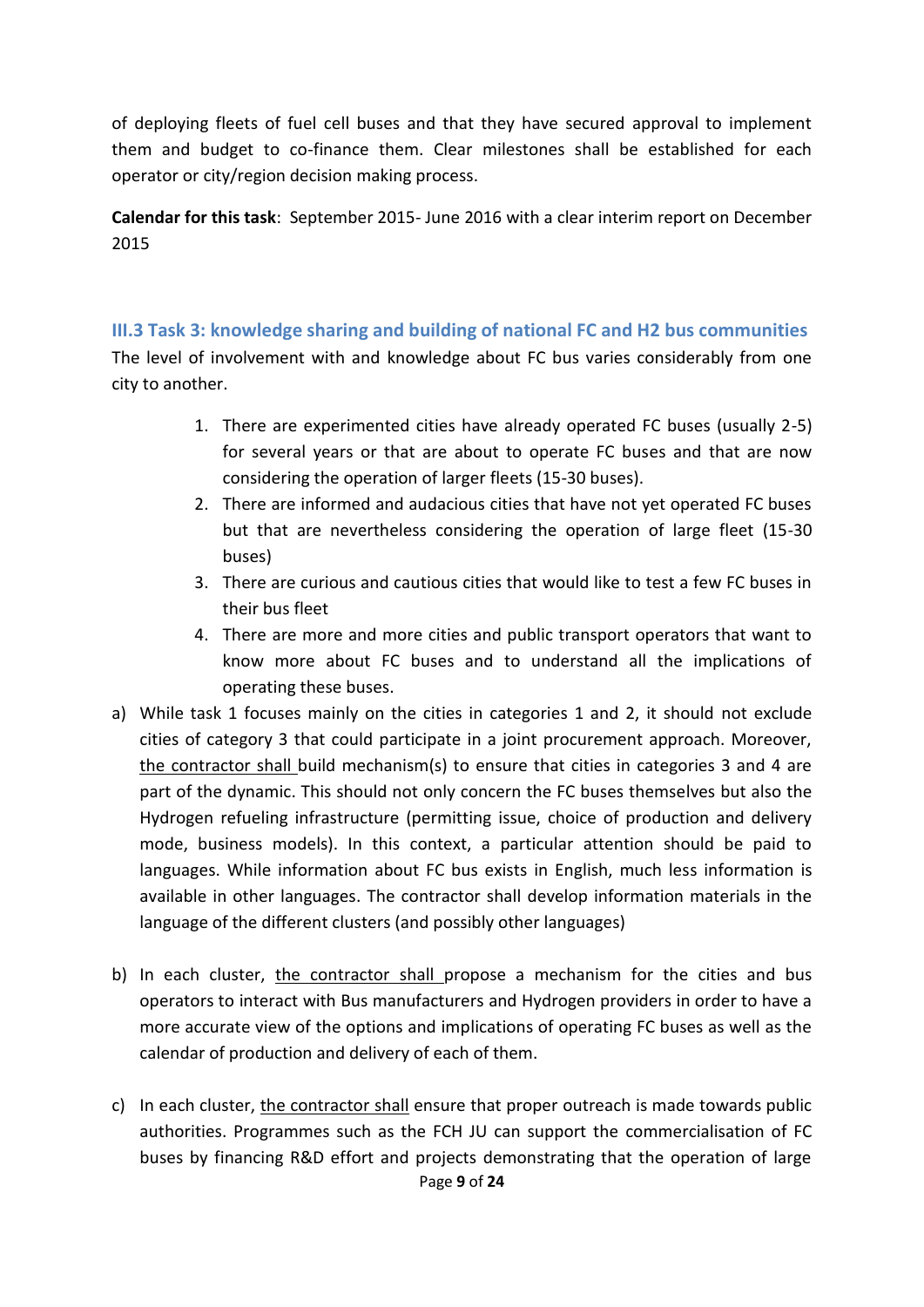fleets of FC bus is possible. To achieve a mass commercialisation further actions by local, regional, national and EU authorities are necessary. These actions can take the form of regulations supporting clean public transport or removing obstacle to the deployment of FC bus or the form of financial support. Therefore it is essential that clusters and their coordinator engage with their authorities.

d) In complement to task C, the contractor shall organize a high level international event on Fuel Cell buses. The contractor shall identify a large event gathering important decision makers in the field of public transport (e.g. UITP annual congress<sup>2</sup>). It shall ensure that a session is dedicated to FC buses (this can be done in coordination with the FCH JU) and organize in parallel an exhibition enabling public transport decision makers to test fuel cell buses (i.e. a drive and ride). While this will certainly require collaboration with the ongoing FC Bus projects and more particularly with bus manufacturers and H2 stations providers, it is the responsibility of the contractor to create the event and to ensure the logistic. The FCH JU considers that the part of the budget dedicated to this call for tenders should be reserved for this task 3.d.

**Calendar for this task**: September 2015- June 2016 (with the agreement of the FCH JU it can be extended if the event planned for task 3.D takes place after June 2016).

# <span id="page-9-0"></span>**III.4 Modalities of cooperation with the FCH JU, between the clusters and with other FCH JU bus related activities**

While the FCH JU is searching for assistance in developing a strategy and implementation plans for common purchase of FC buses, its intention is certainly not to purely outsource these tasks. The FCH JU expects to work in close collaboration with the contractor.

Moreover even if most of the work is done within the national clusters, the FCH JU expect that these clusters will not work in insolation but rather in a very close collaboration, sharing information and experiences, facilitating standardization of requirements across clusters, having common discussion with the Bus manufacturers and Hydrogen providers, etc.

The FCH JU is currently funding four large FC buses demonstration projects<sup>3</sup> (CHIC, High V.Locity, HyTransit, 3Emotion) and will very soon finance a project on the engineering of a

**.** 

<sup>&</sup>lt;sup>2</sup> <http://www.uitp.org/>

<sup>&</sup>lt;sup>3</sup> [http://chic-project.eu/;](http://chic-project.eu/)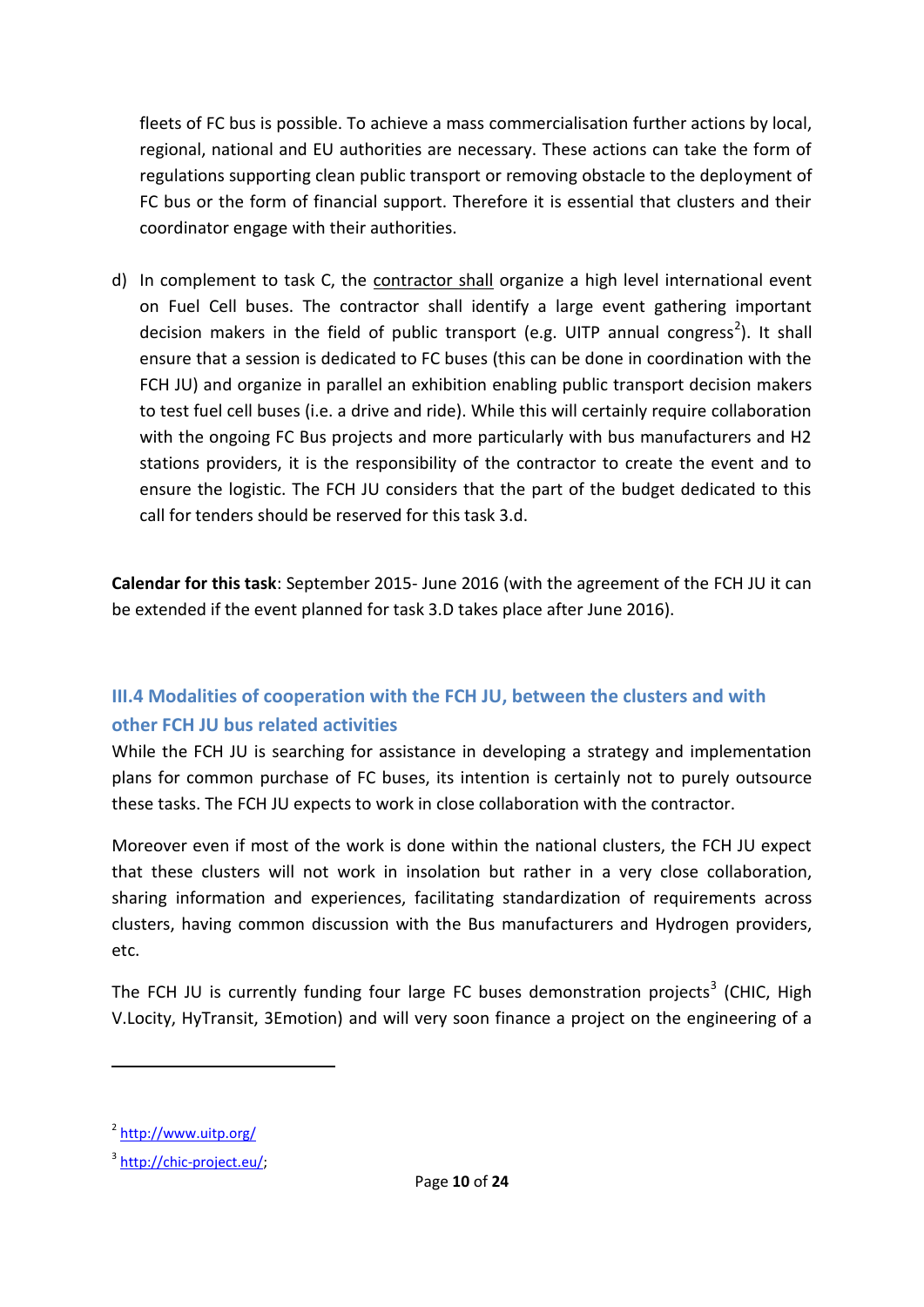depot with a hydrogen refueling infrastructure about to serve large fleets of buses (50-200). The contractor and the clusters are invited to collaborate as much as possible with these projects.

#### <span id="page-10-0"></span>**III.5 Deliverables and reporting**

By the end of December of 2015, the contractor shall submit interim report covering each of the three tasks for each of the cluster as well as horizontal (across cluster) activities and results. This interim report should be written in English. The sections covering each of the national clusters should be also available in the national language of the concerned cluster.

By the end of June of June 2016, the contractor shall submit a final report with the same structure and requirements.

The contractor shall also interact closely with the FCH JU. A regular feedback shall be provided by regular telco and meeting in persons.

#### <span id="page-10-1"></span>**IV. Contractual obligations**

#### <span id="page-10-2"></span>**IV.1 General**

The contract will be a bilateral contract between the FCH JU and the wining tenderer. In drawing up the tender, the tenderer should bear in mind the provisions of template contract attached to these Specifications.

The contractor must perform this contract to the highest professional standards.

The contractor will have the sole responsibility for complying with all legal obligations incumbent on him, notably those arising from employment law, tax law and social legislation.

The contractor may neither represent the Fuel Cells and Hydrogen Joint Undertaking nor behave in any way that would give such an impression. The contractor must inform third parties that he does not belong to the European public service, but is exercising the tasks on behalf of the Fuel Cells and Hydrogen Joint Undertaking.

<http://highvlocity.eu/>

**.** 

- <http://www.fch.europa.eu/project/european-hydrogen-transit-buses-scotland> ;
- <http://chic-project.eu/uncategorized/21-more-fuel-cell-buses-on-the-road-soon-start-of-the-3emotion-project>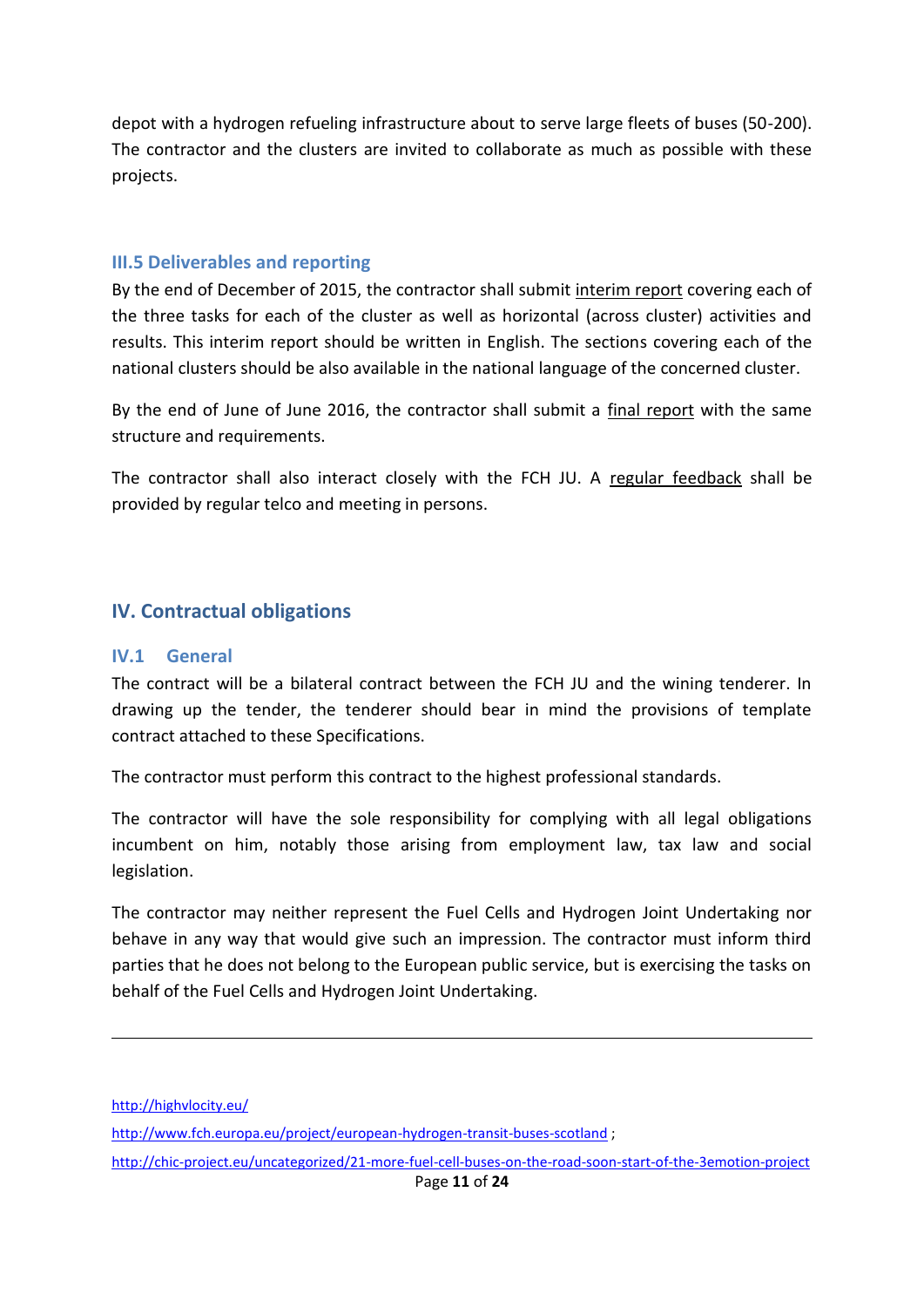## <span id="page-11-0"></span>**IV.2 Joint Tenders and Subcontracting**

Joint tenders i.e. tenders submitted by consortia of two or more economic operators are allowed. Each legal entity will be required to sign the contract in case of award, and shall assume joint and several liability towards the FCH JU for the fulfilment of the terms and conditions of the contract.

The tender must state clearly the roles, activities and responsibilities of each operator.

Any change in the composition of the consortium during the procurement procedure may lead to the rejection of the corresponding tender. Any change in the composition of the consortium after the signature of the contract is subject to the FCH JU express authorisation and may lead to the termination of the contract.

The consortium shall nominate one legal entity ("the leader") who will have full authority to bind the consortium and each of its members, and will be responsible for the administrative management of the contract (invoicing, receiving payments, etc.) on behalf of all other entities.

The tender must be signed by all members of the consortium or by one of the members on behalf of and duly authorised by the other members (a power of attorney is to be attached to the tender) and the declaration relating to the exclusion criteria and the documents relating to the selection criteria must be provided by each of them.

Subcontracting is permitted. Certain tasks provided for in the contract may be entrusted to subcontractors, but the main contractor retains full responsibility and liability towards FCH JU for the performance of the contract as a whole. Accordingly, FCH JU will treat all contractual matters (e.g. payment) exclusively with the main contractor, whether or not the tasks are performed by a subcontractor. Under no circumstances can the main contractor avoid liability towards the JUs on the grounds that the subcontractor is at fault.

If subcontracting is proposed, the file must include a document mentioning the reasons why subcontracting is proposed; stating clearly the roles, activities and responsibilities of subcontractor(s) and a letter of intent by each subcontractor stating their intention to collaborate with the tenderer if he wins the contract.

During execution of the contract, the contractor will need FCH JU express authorisation to replace a subcontractor with another and/or to subcontract tasks for which subcontracting was not envisaged in the original tender.

Please note that if subcontractors are proposed, the declaration relating to the exclusion criteria and the documents relating to the selection criteria must be provided by each of them.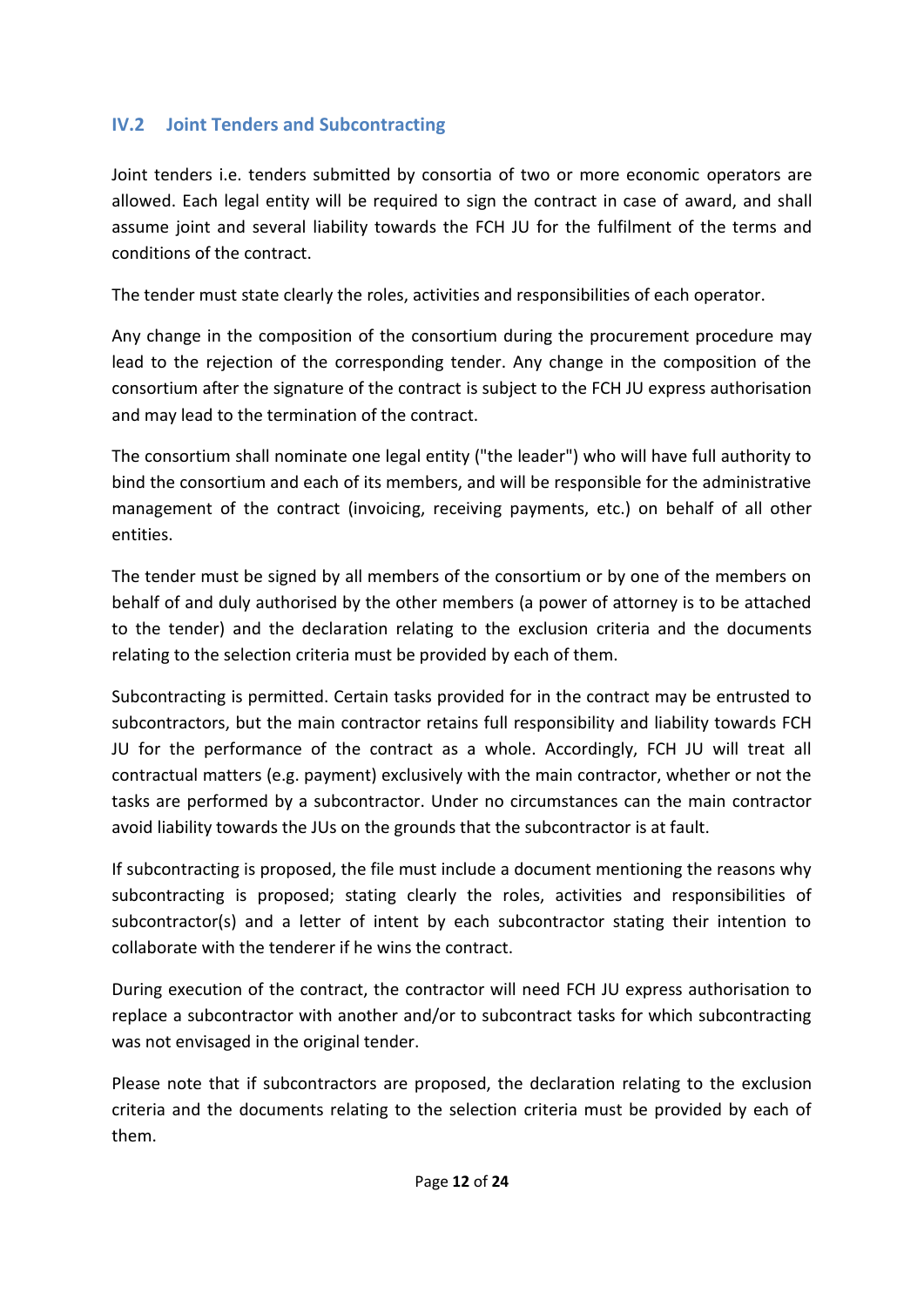# <span id="page-12-0"></span>**V. Calendar and content of the tender:**

### <span id="page-12-1"></span>**V.1. Calendar**

- Publication: dispatch of the contract notice to OPOCE and publication on FCH JU website : 4 June 2015
- Deadline: 20 July 2015
- Opening: 23 July 2015
- Evaluation: 24-30 July 2015
- Feedback to applicant: 31 July
- Start: 15 August
- Implementation: see indications for each task

# <span id="page-12-2"></span>**V.2 Content of the tender**

The tenders must be presented as follows:

Part A: Identification of the tenderer (see below) Part B: Evidence for exclusion criteria (see section VII) Part C: Evidence for selection criteria (see section VIII) Part D: Technical offer Part E: Financial offer

**Identification of the tenderer:** The tender must include a cover letter presenting the name of the tenderer (including all entities in case of joint offer) and identified subcontractors if applicable, and the name of the single contact person in relation to this tender. In case of joint tender, please refer to section 4.2.

#### **Supporting documentation:**

- Declaration of honour duly dated and signed (**Annex 1**)
- Tenderer's administrative information (**Annex 2**)

In addition, the following will be requested from the successful tenderer prior to the signature of the contract:

Legal identity form and financial identification form (**Annex 3**)

# <span id="page-12-3"></span>**VI. Volume of the contract and Prices**

The maximum amount for this contract including all the deliverables as mentioned under section 3 is €300.000.

Tenderers shall indicate the total price they propose for carrying out the study.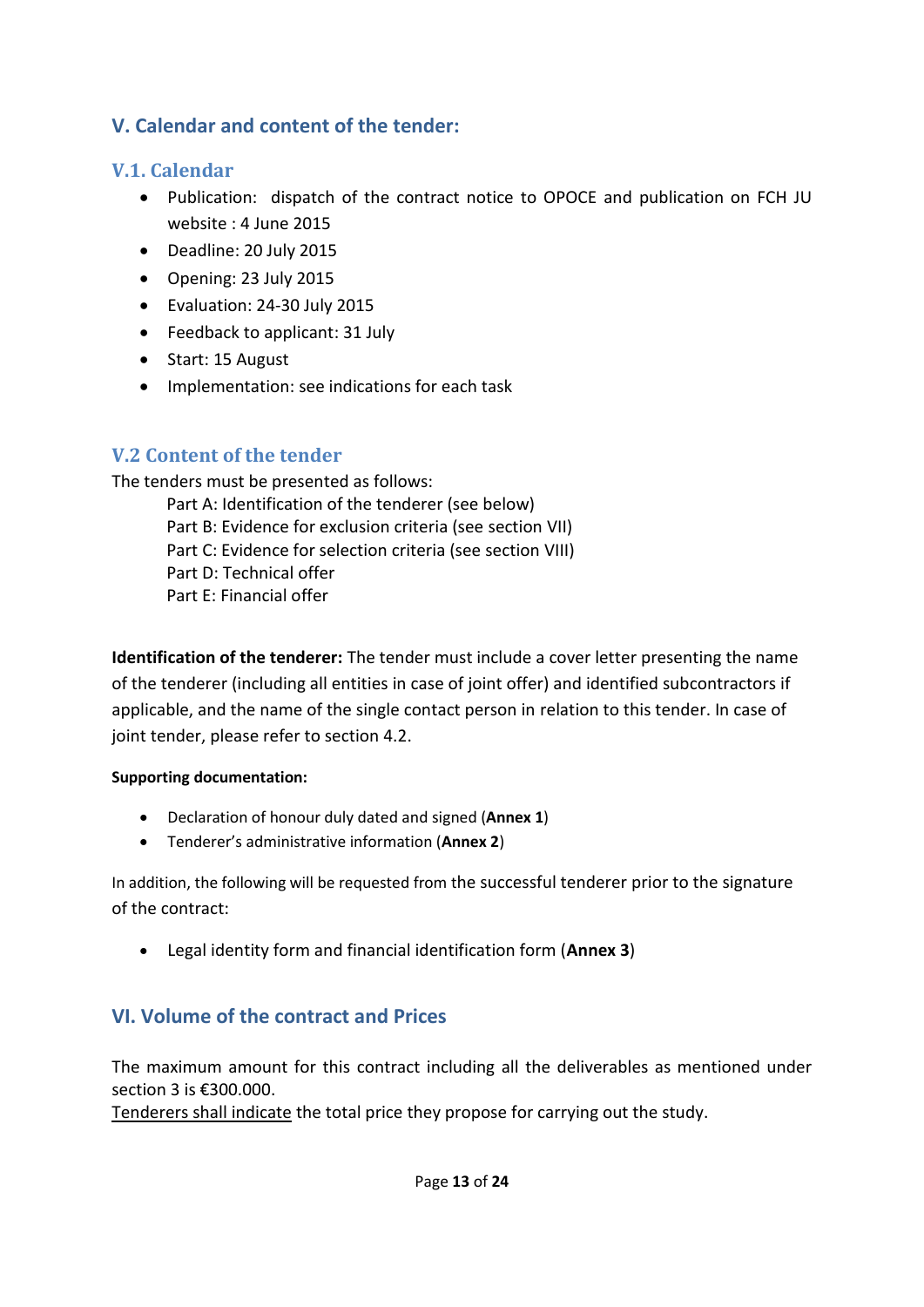In addition, the tenderers shall give an indicative repartition of this price between the different tasks and clusters. In case of joint tender or subcontracting the repartition shall also describe an indicative repartition of the price.

The price for the tender must be quoted in euro. Tenderers from countries outside the euro zone have to quote their prices in euro. The price quoted may not be revised in line with exchange rate movements.

The quoted price must be a fixed amount which includes all charges (including travel and subsistence). Travel and subsistence expenses are not refundable separately.

Prices should be quoted free of all duties, taxes and other charges, including VAT, as the FCH JU is exempt from such charges under Articles 3 and 4 of the Protocol on the privileges and immunities of the EU; the amount of VAT should be shown separately.

Prices are indexed according to the contract.

# <span id="page-13-0"></span>**VII. Legal Situation of the Tenderer: Exclusion Criteria**

This procurement procedure is open to any legal person wishing to bid for the assignment and established in any of the European Union Member States.

Tenderers shall be excluded from participation in the present procurement procedure if:

- a) they are bankrupt or being wound up, are having their affairs administered by the courts, have entered into an arrangement with creditors, have suspended business activities, are the subject of proceedings concerning those matters, or are in any analogous situation arising from a similar procedure provided for in national legislation or regulations;
- b) they have been convicted of an offence concerning their professional conduct by a judgement which has the force of res judicata;
- c) they have been guilty of grave professional misconduct proven by any means which the FCH JU can justify;
- d) they have not fulfilled obligations relating to the payment of social security contributions or the payment of taxes in accordance with the legal provisions of the country in which they are established or with those of the country of the FCH JU or those of the country where the contract is to be performed;
- e) they have been the subject of a judgement which has the force of res judicata for fraud, corruption, involvement in a criminal organisation or any other illegal activity detrimental to the Communities financial interests;
- f) Following another procurement procedure or grant award procedure financed by the Community budget, they have been declared to be in serious breach of contract for failure to comply with their contractual obligations.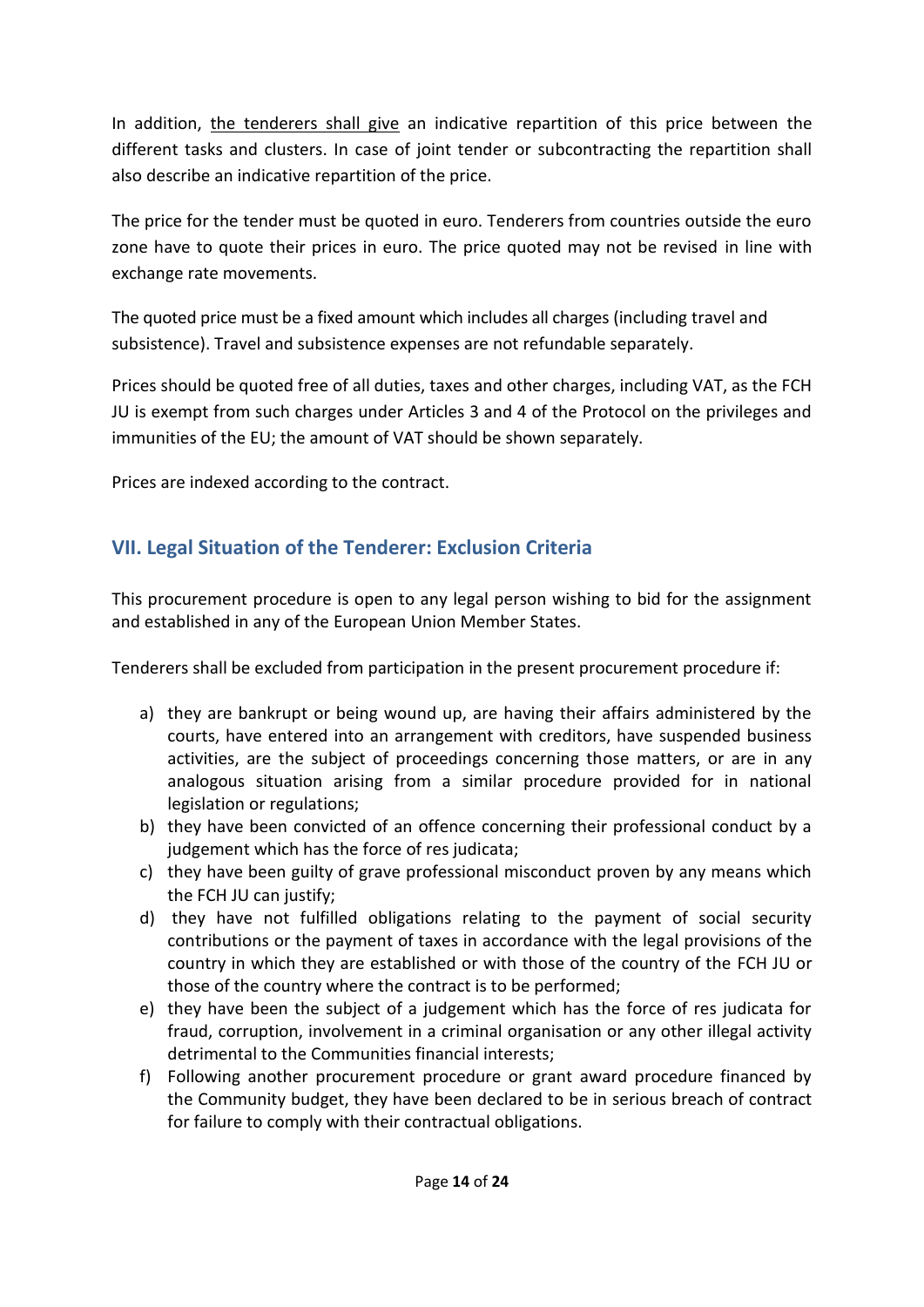Tenderers shall be excluded from awarding if during the present procurement procedure:

- g) they are subject to a conflict of interest;
- h) they are guilty of misrepresentation in supplying the information required by the FCH JU as a condition of participation in the contract procedure or fail to supply this information.

In their tenders, tenderers shall provide a declaration on their honour (based on the Model attached – Annex 1), duly signed and dated, stating that they are not in one of the situations listed above.

The successful tenderer shall provide supporting evidence before signature of the contract. This requirement applies to all members of the consortium in case of joint tender and to identify subcontractors whose intended share of the contract is above 20%.

# <span id="page-14-0"></span>**VIII. Selection criteria**

Tenderers must prove their economic, financial, technical and professional capacity to carry out the work subject to this call for tender.

The evidence requested should be provided by each member of the group in case of joint tender and identified subcontractor whose intended share of the contract is above 20%. However a consolidated assessment will be made to verify compliance with the minimum capacity levels.

The tenderer may rely on the capacities of other entities, regardless of the legal nature of the links which it has with them. It must in that case prove to the FCH JU that it will have at its disposal the resources necessary for performance of the contract, for example by producing an undertaking on the part of those entities to place those resources at its disposal.

### <span id="page-14-1"></span>**VIII.1 Economic and financial capacity criteria and evidence**

In order to prove their economic and financial capacity, the tenderer (i.e. in case of joint tender, the combined capacity of all members of the consortium and identified subcontractors) must comply with the following criteria:

- Turnover of the last two financial years above  $\epsilon$  1 Million

The following evidence should be provided: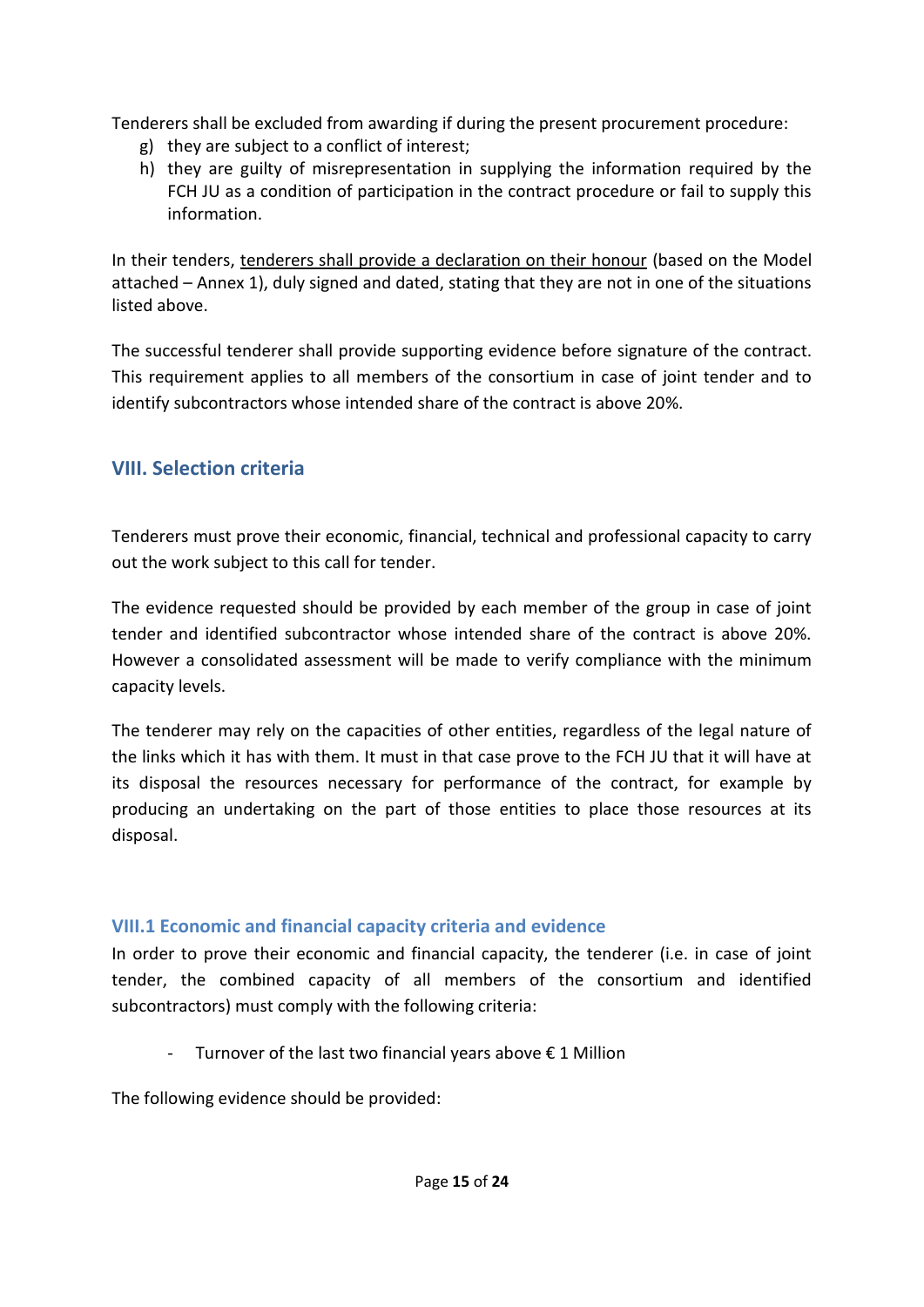- Copy of the profit & loss account and balance sheet for the last two years for which accounts have been closed,
- Failing that, appropriate statements from banks,
- If applicable, evidence of professional risk indemnity insurance;

If, for some exceptional reason which the FCH JU considers justified, a tenderer is unable to provide one or other of the above documents, he or she may prove his or her economic and financial capacity by any other document which the FCH JU considers appropriate. In any case, the FCH JU must at least be notified of the exceptional reason and its justification in the tender. The FCH JU reserves the right to request any other document enabling it to verify the tenderer's economic and financial capacity.

## <span id="page-15-0"></span>**VIII.2 Technical and professional capacity criteria and evidence**

Tenderers (in case of a joint tender the combined capacity of all tenderers and identified subcontractors) must comply with the following criteria:

- The team delivering the services must prove experience in the field of (1) public transport economic and legal organisation, especially the contracting practice, of (2) Fuel cells buses (3) hydrogen or gas infrastructure (4) engaging public authorities in funding innovation or transport projects with at least 10 projects set up in this field in the last three years with a minimum cumulated value for these projects of  $\epsilon$  10 million.
- The team delivering the services must prove experience of working and drafting reports in English, German, Dutch, French languages with at least 1 project delivered in the last three years showing the necessary language coverage.

The following evidence should be provided to fulfil the above criteria:

- List of relevant services provided in the past three years, with sums, dates and recipients, public or private.;
- <span id="page-15-1"></span>- The educational and professional qualifications of the persons who will provide the service for this tender (CVs) including the management staff. Each CV provided should indicate the intended function in the delivery of the service.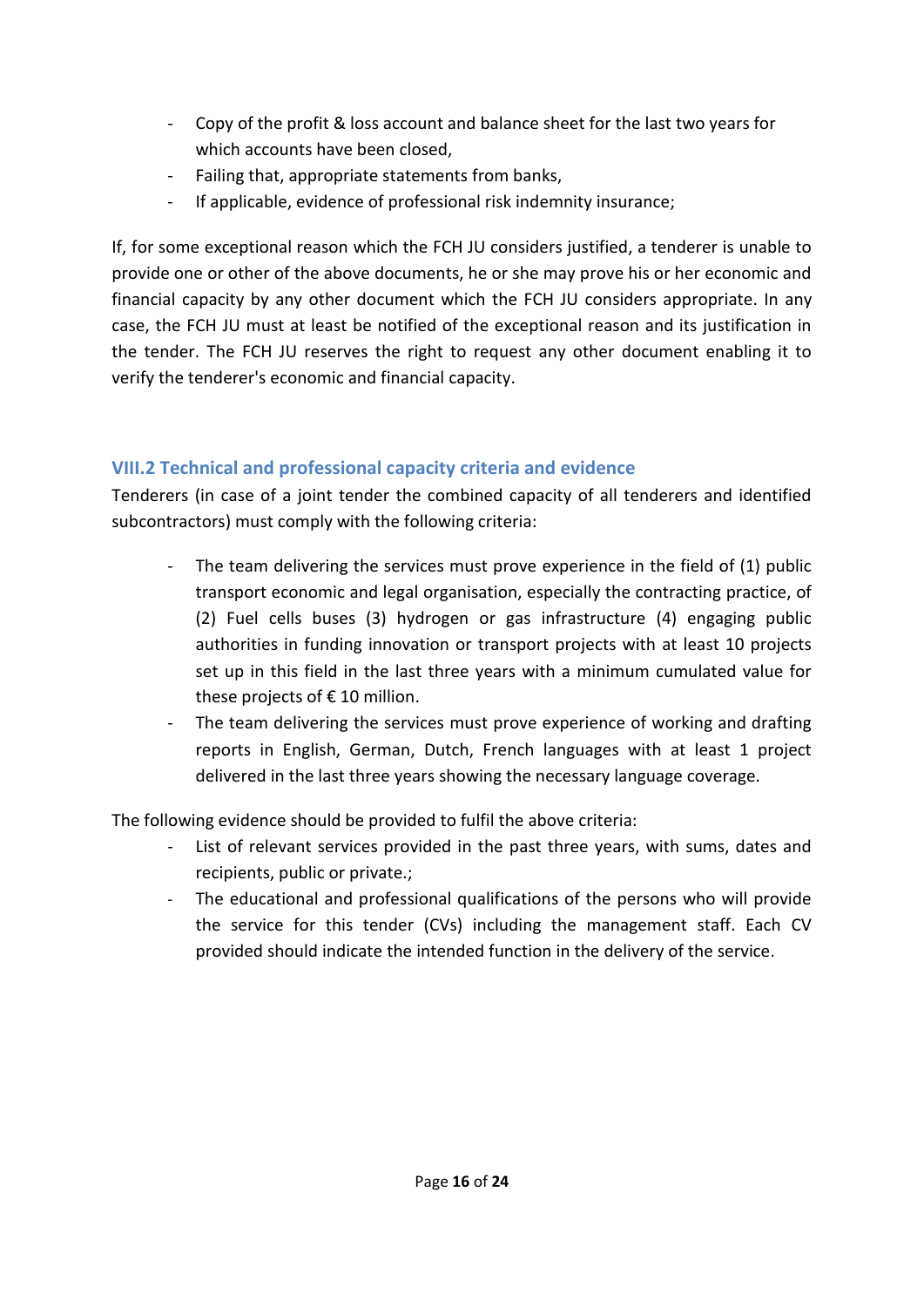# **IX. Award Criteria and Award of the Contract**

The ranking of the proposals that passed the exclusion and selection stages will be based on the quality/price ratio where quality and price will have a 60/40 weighting. The following formula shall be used:

Score for proposal  $X =$  Cheapest price  $x$  40 + Q candidate x 60 Price of candidate X Q of best candidate

The technical evaluation of tenders will be evaluated on the basis of the following award criteria. The tenderers shall provide in their proposal the information necessary to assess such criteria.

|                | <b>Criteria</b>                                                                                                                                                                           | <b>Points</b> |
|----------------|-------------------------------------------------------------------------------------------------------------------------------------------------------------------------------------------|---------------|
| $\mathbf{1}$   | General understanding of the global project                                                                                                                                               | 30            |
|                | Shows an understanding of the general objectives of the project, of the<br>$\bullet$<br>challenges and already defines what success means                                                 |               |
|                | Already shows analysis and provides first insights that are used in the approach<br>$\bullet$                                                                                             |               |
|                | Adds own aspects/views - have put in unexpected elements that are meaningful<br>$\bullet$<br>to achieve success                                                                           |               |
| $\overline{2}$ | <b>Quality of the proposal</b>                                                                                                                                                            |               |
|                | Provides detailed, clear and credible objectives and implementation plan for<br>$\bullet$<br>task 1                                                                                       |               |
|                | Provides a detailed, clear and credible objectives and implementation plan for<br>$\bullet$<br>task 2                                                                                     |               |
|                | Provides a detailed, clear and credible objectives and implementation plan for<br>$\bullet$<br>task 3                                                                                     |               |
|                | Provides a detailed description of project organisation and management in<br>$\bullet$<br>particular the cooperation between the clusters, as well as the interaction with<br>the FCH JU. |               |
|                | Timeline and resource allocation is realistic and at the right level of details                                                                                                           |               |

#### <span id="page-16-0"></span>**Evaluation steps:**

The evaluation is based on the information provided in the submitted tender. It takes place in three steps:

(1) Verification of non-exclusion of tenderers on the basis of the exclusion criteria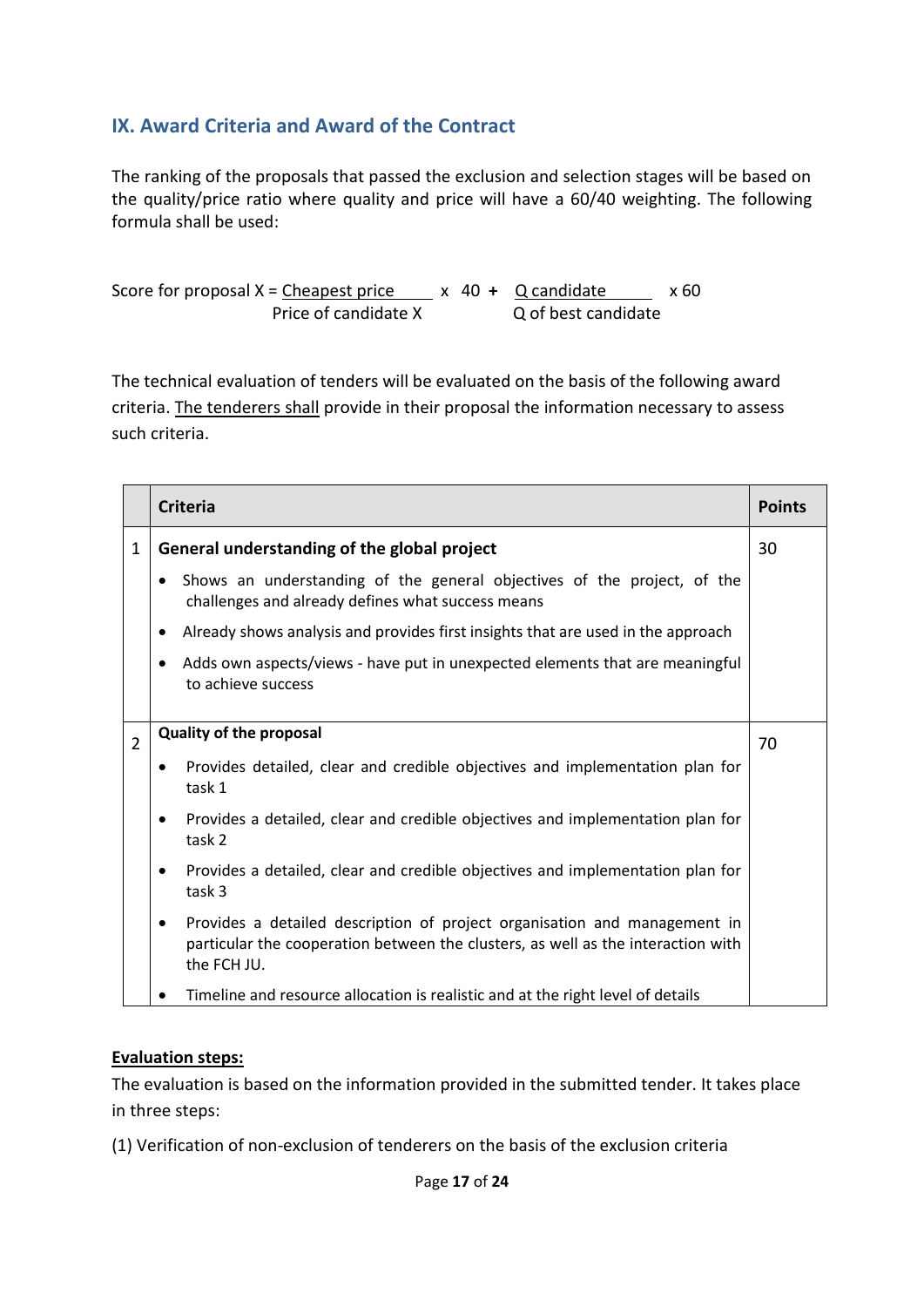- (2) Selection of tenderers on the basis of selection criteria
- (3) Evaluation of tenders on the basis of the award criteria

Only tenders meeting the requirements of one step will pass on to the next step.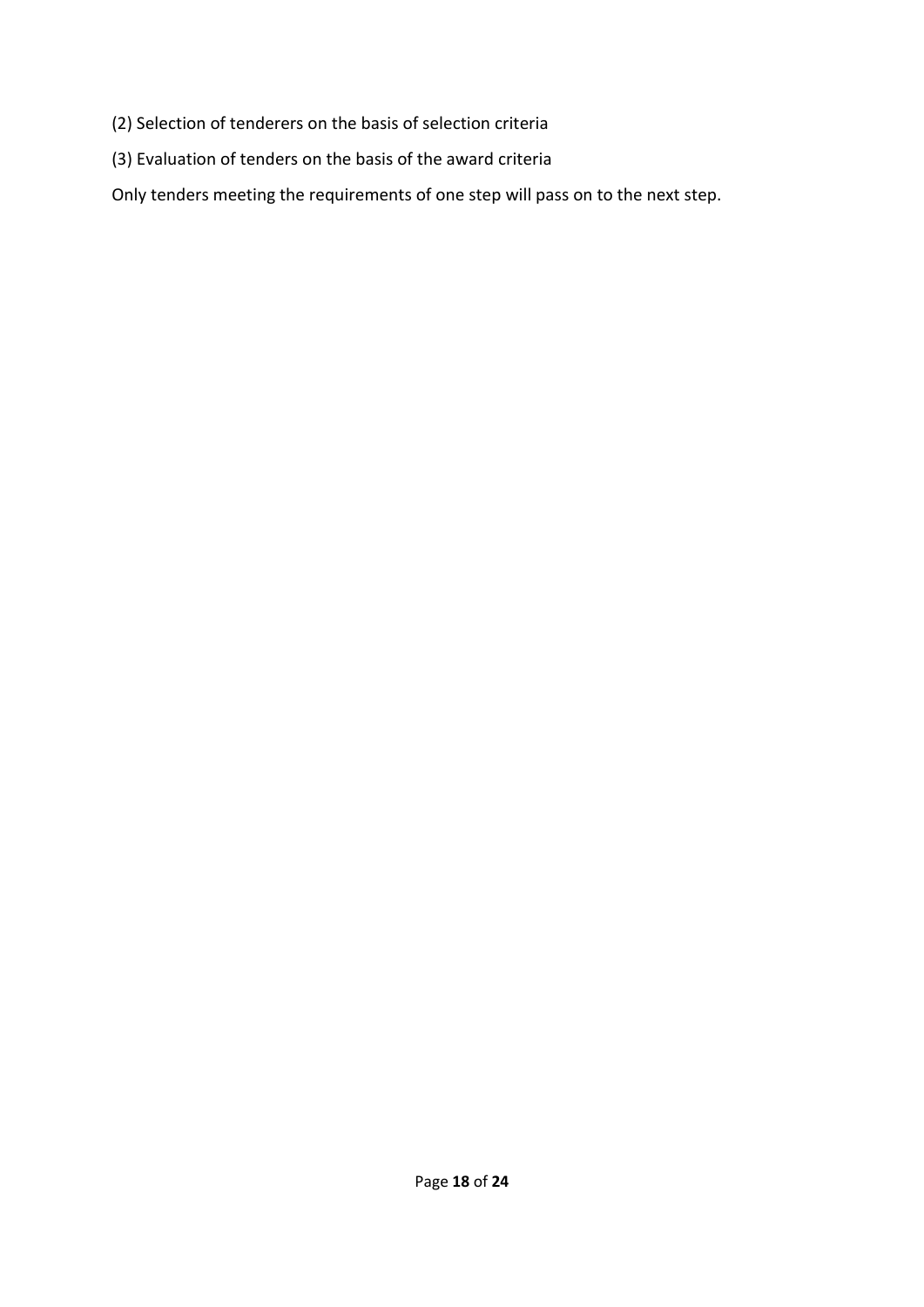# <span id="page-18-0"></span>**Most up to date list of cities/regions active in the FC Bus coalition and likely to participate in the clusters.**

| List of participating locations (as of June 3, 2015) |                                      |                |  |
|------------------------------------------------------|--------------------------------------|----------------|--|
| #                                                    | Location                             | Country        |  |
| 1                                                    | Aachen                               | Germany        |  |
| 2                                                    | Aberdeen                             | United Kingdom |  |
| 3                                                    | Agglomération Havraise               | France         |  |
| 4                                                    | Artois-Gohelle                       | France         |  |
| 5                                                    | Belfort                              | France         |  |
| 6                                                    | Berlin                               | Germany        |  |
|                                                      | 7 Birmingham                         | United Kingdom |  |
|                                                      | 8 Bordeaux                           | France         |  |
|                                                      | 9 Boulogne sur Mer                   | France         |  |
|                                                      | 10 Bozen                             | Italy          |  |
|                                                      | 11 Budapest                          | Hungary        |  |
|                                                      | 12 Cherbourg                         | France         |  |
|                                                      | 13 Cologne Region                    | Germany        |  |
|                                                      | 14 Commune de l'Ile de Yeu           | France         |  |
|                                                      | 15 Dole                              | France         |  |
|                                                      | 16 Dundee                            | United Kingdom |  |
|                                                      | 17 Flanders                          | Belgium        |  |
|                                                      | 18 Grenoble-Isère Region             | France         |  |
|                                                      | 19 Hamburg                           | Germany        |  |
|                                                      | 20 Imperia Province/ San Remo        | Italy          |  |
|                                                      | 21 Inverness/Highland Council        | United Kingdom |  |
|                                                      | 22 London                            | United Kingdom |  |
|                                                      | 23 Mainz                             | Germany        |  |
|                                                      | 24 Metropoolregio Rotterdam Den Haag | Netherlands    |  |
|                                                      | 25 Montélimar Agglomération          | France         |  |
|                                                      | 26 Münster                           | Germany        |  |
|                                                      | 27 Nantes                            | France         |  |
|                                                      | 28 North East England Region         | United Kingdom |  |
|                                                      | 29 Oslo                              | Norway         |  |
|                                                      | 30 Pärnu                             | Estonia        |  |
|                                                      | 31 Perth/Kinross Council             | United Kingdom |  |
|                                                      | 32 Postdam                           | Germany        |  |
|                                                      | 33 Province of Brabant               | Netherlands    |  |
|                                                      | 34 Province of Gelderland            | Netherlands    |  |
|                                                      | 35 Province of Groningen             | Netherlands    |  |
|                                                      | 36 Riga                              | Latvia         |  |
|                                                      | 37 Rome/ Regione Lazio               | Italy          |  |
|                                                      | 38 Rotterdam                         | Netherlands    |  |
|                                                      | 39 Rouen                             | France         |  |
|                                                      | 40 Stuttgart                         | Germany        |  |
|                                                      | 41 South Holland Province            | Netherlands    |  |
|                                                      | 42 Switzerland                       | Switzerland    |  |
|                                                      | 43 Tallinn                           | Estonia        |  |
|                                                      | 44 Torres Vedras                     | Portugal       |  |
|                                                      | 45 Wuppertal                         | Germany        |  |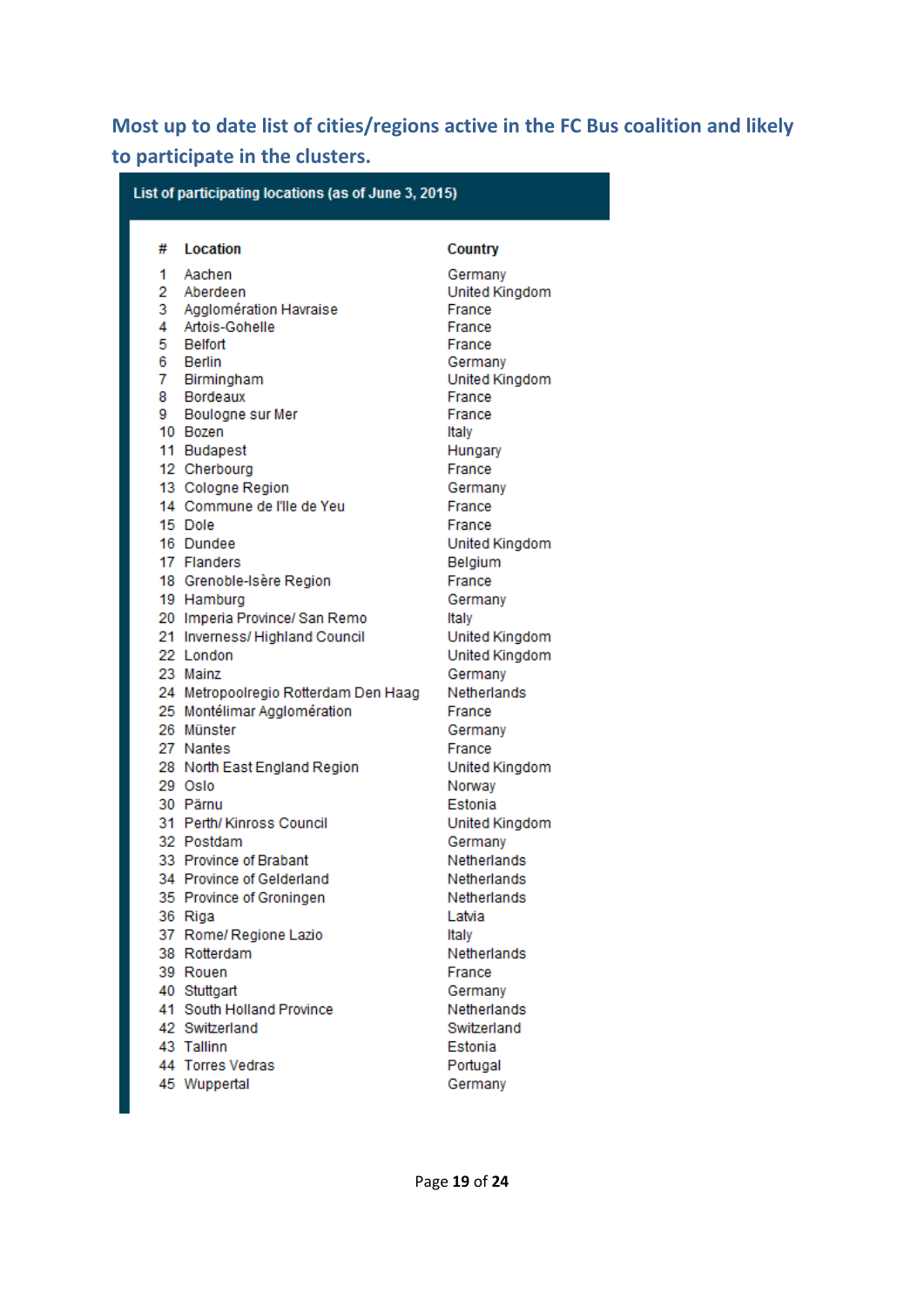# <span id="page-19-0"></span>**Annex 1. Declaration of honour with respect to the Exclusion Criteria and absence of conflict of interest**

### **2 pages to be completed and signed by the tenderer**

The undersigned:

 $\Box$  in his/her own name (if the economic operator is a natural person or in case of own declaration of a director or person with powers of representation, decision making or control over the economic operator)

\_\_\_\_\_\_\_\_\_\_\_\_\_\_\_\_\_\_\_\_\_\_\_\_\_\_\_\_\_\_\_\_\_\_\_\_\_\_\_\_\_\_\_\_\_\_\_\_\_\_\_\_\_\_\_\_\_\_

or

 $\Box$  representing (if the economic operator is a legal person)

\_\_\_\_\_\_\_\_\_\_\_\_\_\_\_\_\_\_\_\_\_\_\_\_\_\_\_\_\_\_\_\_\_\_\_\_\_\_\_\_\_\_\_\_\_\_\_\_\_\_\_\_

\_\_\_\_\_\_\_\_\_\_\_\_\_\_\_\_\_\_\_\_\_\_\_\_\_\_\_\_\_\_\_\_\_\_\_\_\_\_\_\_\_\_\_\_\_\_\_\_\_\_\_\_\_

official name in full (only for legal person):

official legal form (only for legal person): \_

official address in full:

VAT registration number:

declares that the company or organisation that he/she represents he/she:

a) is not bankrupt or being wound up, is not having its affairs administered by the courts, has not entered into an arrangement with creditors, has not suspended business activities, is not the subject of proceedings concerning those matters, and is not in any analogous situation arising from a similar procedure provided for in national legislation or regulations;

\_\_\_\_\_\_\_\_\_\_\_\_\_\_\_\_\_\_\_\_\_\_\_\_\_\_\_\_\_\_\_\_\_\_\_\_\_\_\_\_\_\_\_\_\_\_\_\_\_\_\_\_\_\_\_\_\_\_

- b) has not been convicted of an offence concerning professional conduct by a judgment which has the force of res judicata;
- c) has not been guilty of grave professional misconduct proven by any means which the contracting authorities can justify;
- d) has fulfilled all its obligations relating to the payment of social security contributions and the payment of taxes in accordance with the legal provisions of the country in which it is established, with those of the country of the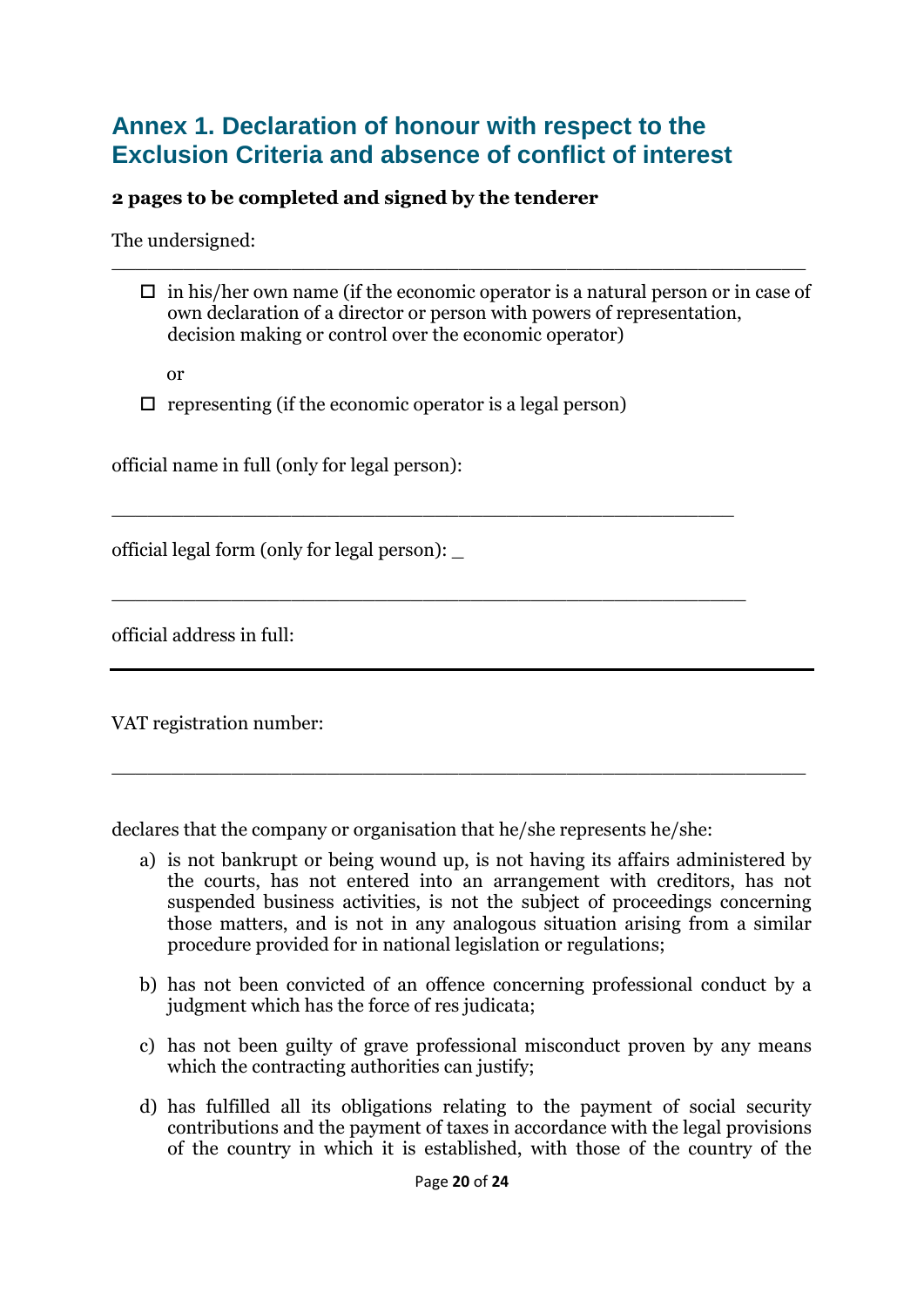contracting authority and those of the country where the contract is to be carried out;

- e) has not been the subject of a judgement which has the force of res judicata for fraud, corruption, involvement in a criminal organisation or any other illegal activity detrimental to the Communities' financial interests;
- f) is not a subject of the administrative penalty for being guilty of misrepresentation in supplying the information required by the contracting authority as a condition of participation in the procurement procedure or failing to supply an information, or being declared to be in serious breach of his obligation under contract covered by the budget.

In addition, the undersigned declares on their honour:

- g) they have no conflict of interest in connection with the contract; a conflict of interest could arise in particular as a result of economic interests, political or national affinities, family or emotional ties or any other relevant connection or shared interest;
- h) they will inform the contracting authority, without delay, of any situation considered a conflict of interest or which could give rise to a conflict of interest;
- i) they have not made and will not make any offer of any type whatsoever from which an advantage can be derived under the contract;
- j) they have not granted and will not grant, have not sought and will not seek, have not attempted and will not attempt to obtain, and have not accepted and will not accept any advantage, financial or in kind, to or from any party whatsoever, constituting an illegal practice or involving corruption, either directly or indirectly, as an incentive or reward relating to award of the contract;
- k) that the information provided to JUs within the context of this invitation to tender is accurate, sincere and complete;
- l) that in case of award of contract, they shall provide the evidence that they are not in any of the situations described in points a, b, d, e above.

For situations described in (a), (b) and (e), production of a recent extract from the judicial record is required or, failing that, a recent equivalent document issued by a judicial or administrative authority in the country of origin or provenance showing that those requirements are satisfied. Where the Tenderer is a legal person and the national legislation of the country in which the Tenderer is established does not allow the provision of such documents for legal persons, the documents should be provided for natural persons, such as the company directors or any person with powers of representation, decision making or control in relation to the Tenderer.

For the situation described in point (d) above, recent certificates or letters issued by the competent authorities of the State concerned are required. These documents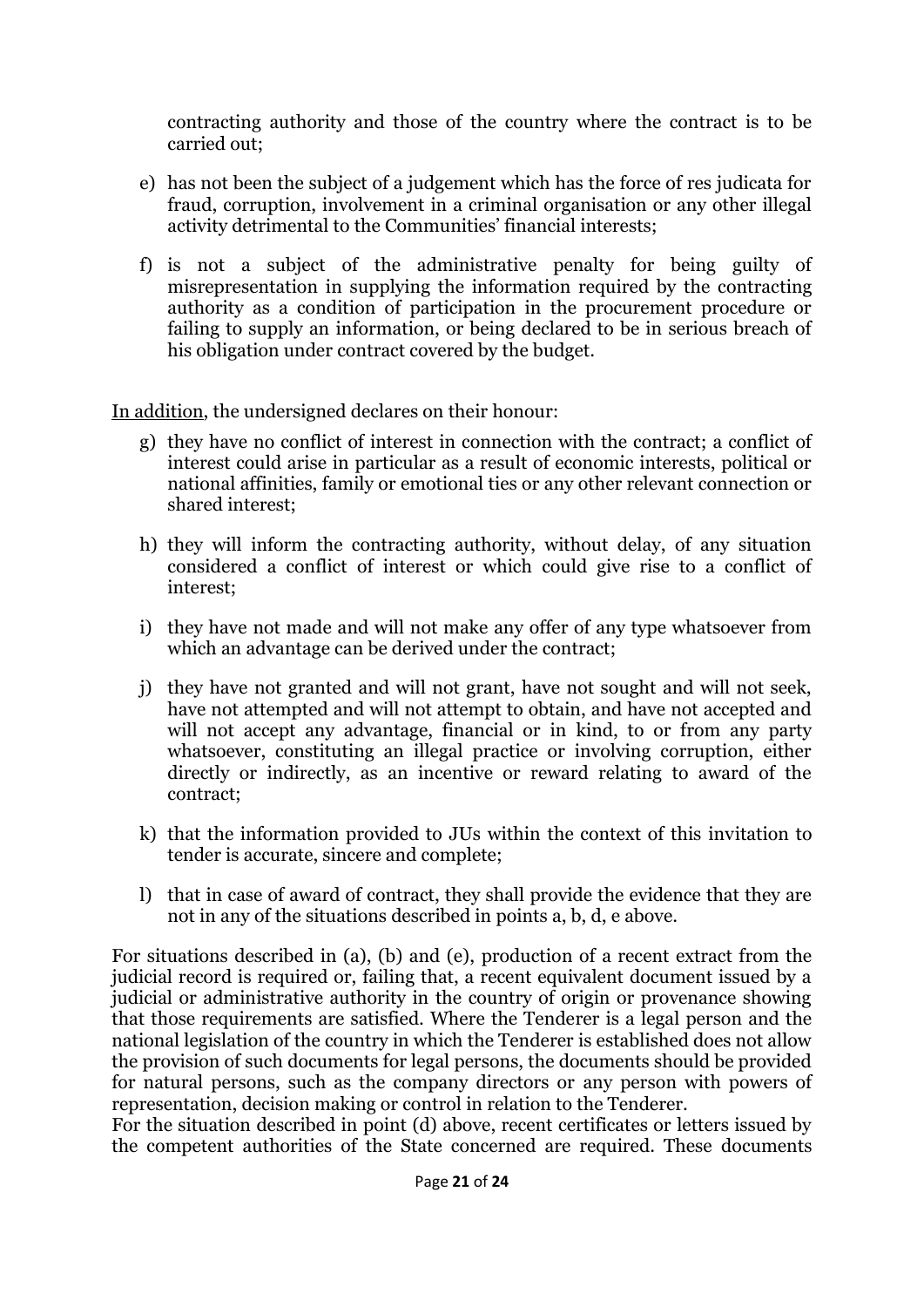must provide evidence covering all taxes and social security contributions for which the Tenderer is liable, including for example, VAT, income tax (natural persons only), company tax (legal persons only) and social security contributions.

For any of the situations (a), (b), (d) or (e), where any document described in two paragraphs above is not issued in the country concerned, it may be replaced by a sworn or, failing that, a solemn statement made by the interested party before a judicial or administrative authority, a notary or a qualified professional body in his country of origin or provenance.

By signing this form, the undersigned acknowledges that they have been acquainted with the administrative and financial penalties described under art 133 and 134 b of the Implementing Rules (Commission Regulation 2342/2002 of 23/12/02), which may be applied if any of the declarations or information provided prove to be false.

Full name Date Date Signature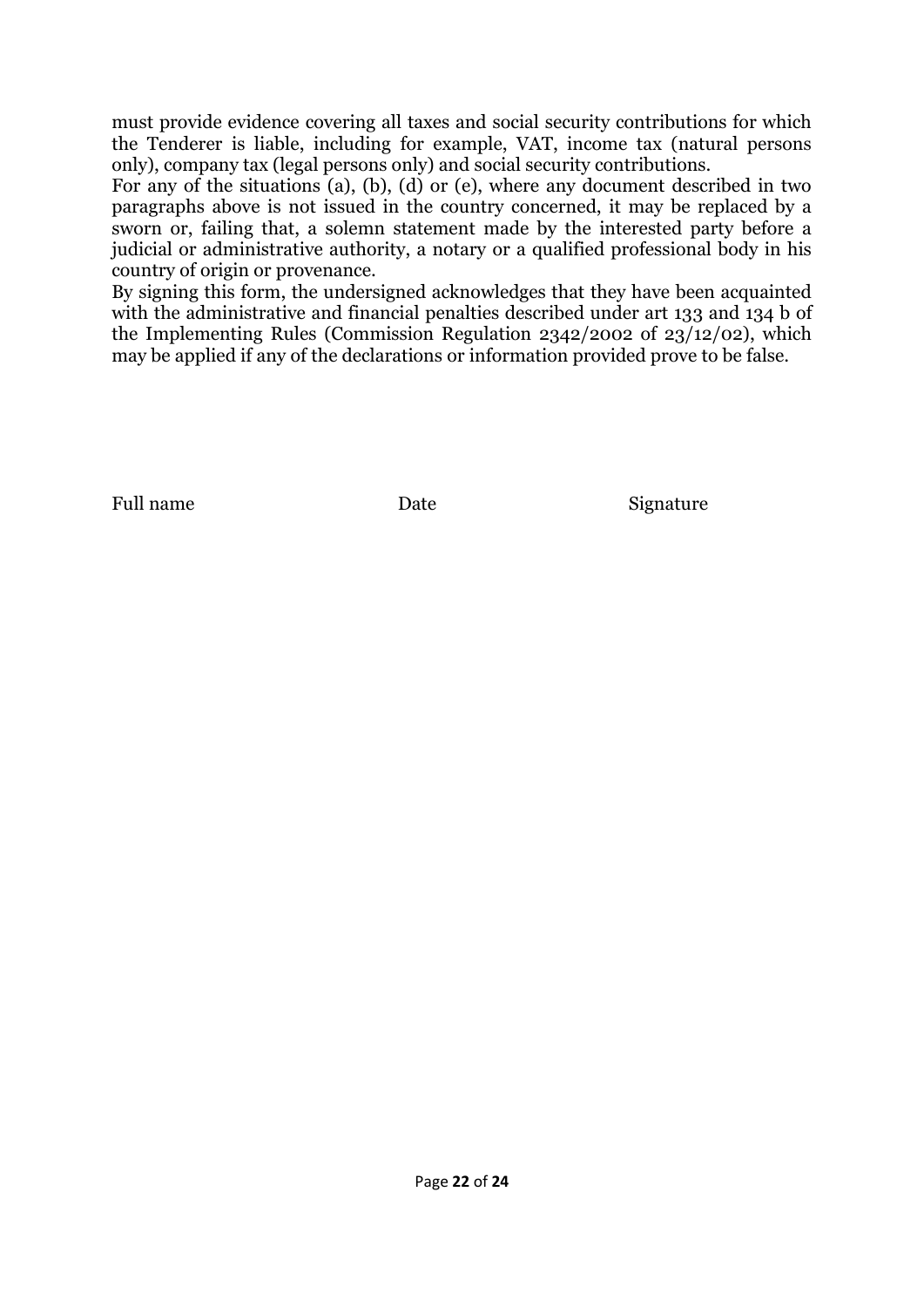# <span id="page-22-0"></span>**Annex 2. Tenderer's administrative data**

# **Address and contact details**

| <u>coo anna contae</u>            |  |
|-----------------------------------|--|
| <b>Tenderer Name</b>              |  |
| Address                           |  |
| Post Code                         |  |
|                                   |  |
| Tel                               |  |
| Fax                               |  |
| Email                             |  |
| Website (if applicable)           |  |
| <b>Legal Status</b>               |  |
| Contact person for this<br>tender |  |
| Legal signatory(ies)              |  |